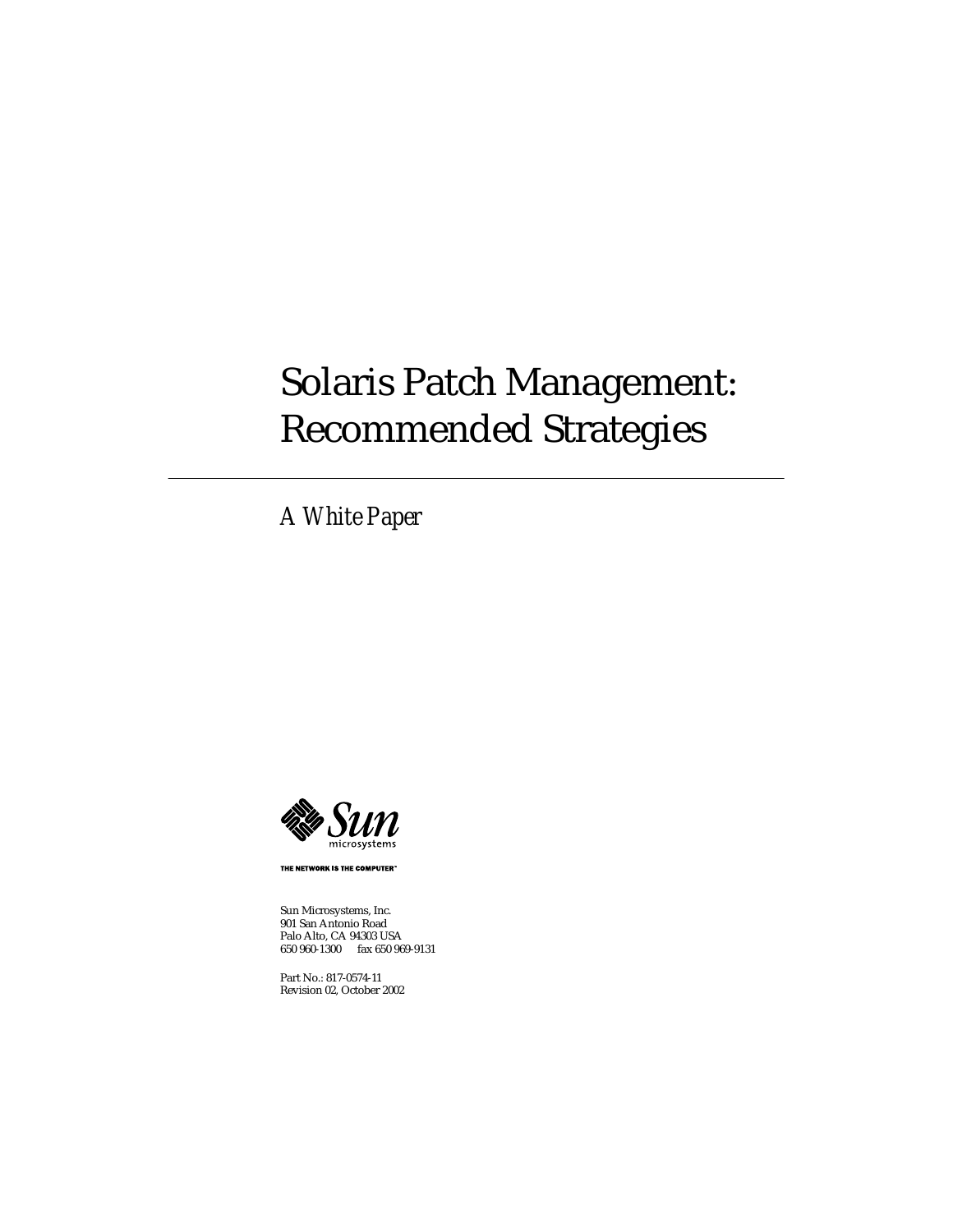Copyright 2002 Sun Microsystems, Inc. 901 San Antonio Road, Palo Alto, California 94303 U.S.A. All rights reserved.

This document and the product to which it pertains is distributed under licenses restricting its use, copying, distribution, and decompilation. No part of the product or of this document may be reproduced in any form by any means without prior written authorization of Sun and its licensors, if any. Third-party software, including font technology, is copyrighted and licensed from Sun suppliers.

Parts of the product may be derived from Berkeley BSD systems, licensed from the University of California. UNIX is a registered trademark in the U.S. and other countries, exclusively licensed through X/Open Company, Ltd.

Sun, Sun Microsystems, the Sun logo, Solaris, Java, the Java Coffee Cup, SunSolve, Sun Enterprise, and SunSpectrum are trademarks, registered trademarks, or service marks of Sun Microsystems, Inc. in the U.S. and other countries. All SPARC trademarks are used under license and are trademarks or registered trademarks of SPARC International, Inc. in the U.S. and other countries. Products bearing SPARC trademarks are based upon an architecture developed by Sun Microsystems, Inc.

The OPEN LOOK and Sun™ Graphical User Interface was developed by Sun Microsystems, Inc. for its users and licensees. Sun acknowledges the pioneering efforts of Xerox in researching and developing the concept of visual or graphical user interfaces for the computer industry. Sun holds a non-exclusive license from Xerox to the Xerox Graphical User Interface, which license also covers Sun's licensees who implement OPEN LOOK GUIs and otherwise comply with Sun's written license agreements.

Federal Acquisitions: Commercial Software -- Government Users Subject to Standard License Terms and Conditions.

DOCUMENTATION IS PROVIDED "AS IS" AND ALL EXPRESS OR IMPLIED CONDITIONS, REPRESENTATIONS AND WARRANTIES, INCLUDING ANY IMPLIED WARRANTY OF MERCHANTABILITY, FITNESS FOR A PARTICULAR PURPOSE OR NON-INFRINGEMENT, ARE DISCLAIMED, EXCEPT TO THE EXTENT THAT SUCH DISCLAIMERS ARE HELD TO BE LEGALLY INVALID.

Copyright 2002 Sun Microsystems, Inc., 901 San Antonio Road, Palo Alto, Californie 94303 Etats-Unis. Tous droits réservés.

Ce produit ou document est protégé par un copyright et distribué avec des licences qui en restreignent l'utilisation, la copie, la distribution, et la décompilation. Aucune partie de ce produit ou document ne peut être reproduite sous aucune forme, par quelque moyen que ce soit, sans l'autorisation préalable et écrite de Sun et de ses bailleurs de licence, s'il y en a. Le logiciel détenu par des tiers, et qui comprend la technologie relative aux polices de caractères, est protégé par un copyright et licencié par des fournisseurs de Sun.

Des parties de ce produit pourront être dérivées des systèmes Berkeley BSD licenciés par l'Université de Californie. UNIX est une marque déposée aux Etats-Unis et dans d'autres pays et licenciée exclusivement par X/Open Company, Ltd.

Sun, Sun Microsystems, le logo Sun, Solaris, Java, le Java Coffee Cup, SunSolve, Sun Enterprise, SunSpectrum sont des marques de fabrique ou des marques déposées, ou marques de service, de Sun Microsystems, Inc. aux Etats-Unis et dans d'autres pays. Toutes les marques SPARC sont utilisées sous licence et sont des marques de fabrique ou des marques déposées de SPARC International, Inc. aux Etats-Unis et dans d'autres pays. Les produits portant les marques SPARC sont basés sur une architecture développée par Sun Microsystems, Inc.

L'interface d'utilisation graphique OPEN LOOK et Sun™ a été développée par Sun Microsystems, Inc. pour ses utilisateurs et licenciés. Sun reconnaît les efforts de pionniers de Xerox pour la recherche et le développement du concept des interfaces d'utilisation visuelle ou graphique pour l'industrie de l'informatique. Sun détient une licence non exclusive de Xerox sur l'interface d'utilisation graphique Xerox, cette licence couvrant également les licenciés de Sun qui mettent en place l'interface d'utilisation graphique OPEN LOOK et qui en outre se conforment aux licences écrites de Sun.

CETTE PUBLICATION EST FOURNIE "EN L'ETAT" ET AUCUNE GARANTIE, EXPRESSE OU IMPLICITE, N'EST ACCORDEE, Y COMPRIS DES GARANTIES CONCERNANT LA VALEUR MARCHANDE, L'APTITUDE DE LA PUBLICATION A REPONDRE A UNE UTILISATION PARTICULIERE, OU LE FAIT QU'ELLE NE SOIT PAS CONTREFAISANTE DE PRODUIT DE TIERS. CE DENI DE GARANTIE NE S'APPLIQUERAIT PAS, DANS LA MESURE OU IL SERAIT TENU JURIDIQUEMENT NUL ET NON AVENU.



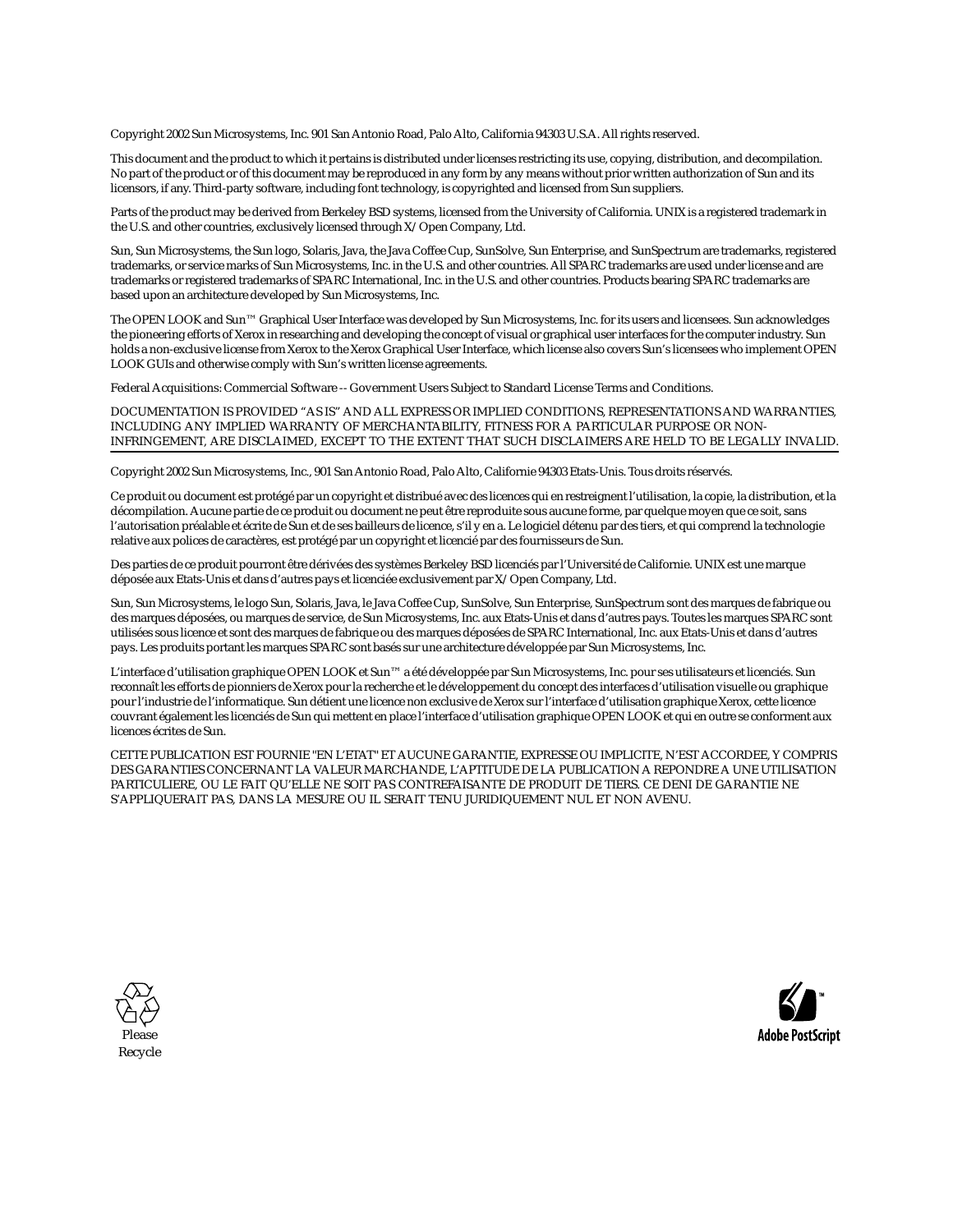# Solaris Patch Management: Recommended Strategies

The process of keeping your computer system up-to-date, reliable, and secure requires that you proactively perform patch management. This process can be quite complex. Therefore, this document is intended to clarify this process.

Sun recommends that you proactively perform patch management based on the following Sun strategy:

- Run the current Solaris<sup>™</sup> operating environment consistent with business and hardware requirements
- Install Solaris Updates or Maintenance Updates as they become available
- Install applicable Sun<sup>sm</sup> Alert patches as they are released
- Install patches for any problems encountered between Solaris Update or Maintenance Update installations

The *Solaris Patch Management: Recommended Strategies* white paper addresses this strategy and covers the following topics:

- Patch definition and patch types
- Patch delivery mechanisms
- Benefits of performing patch management
- Risks from not performing patch management
- Patch management tools
- Delivery of the most recently released patches
- Sun's recommended strategy for patch management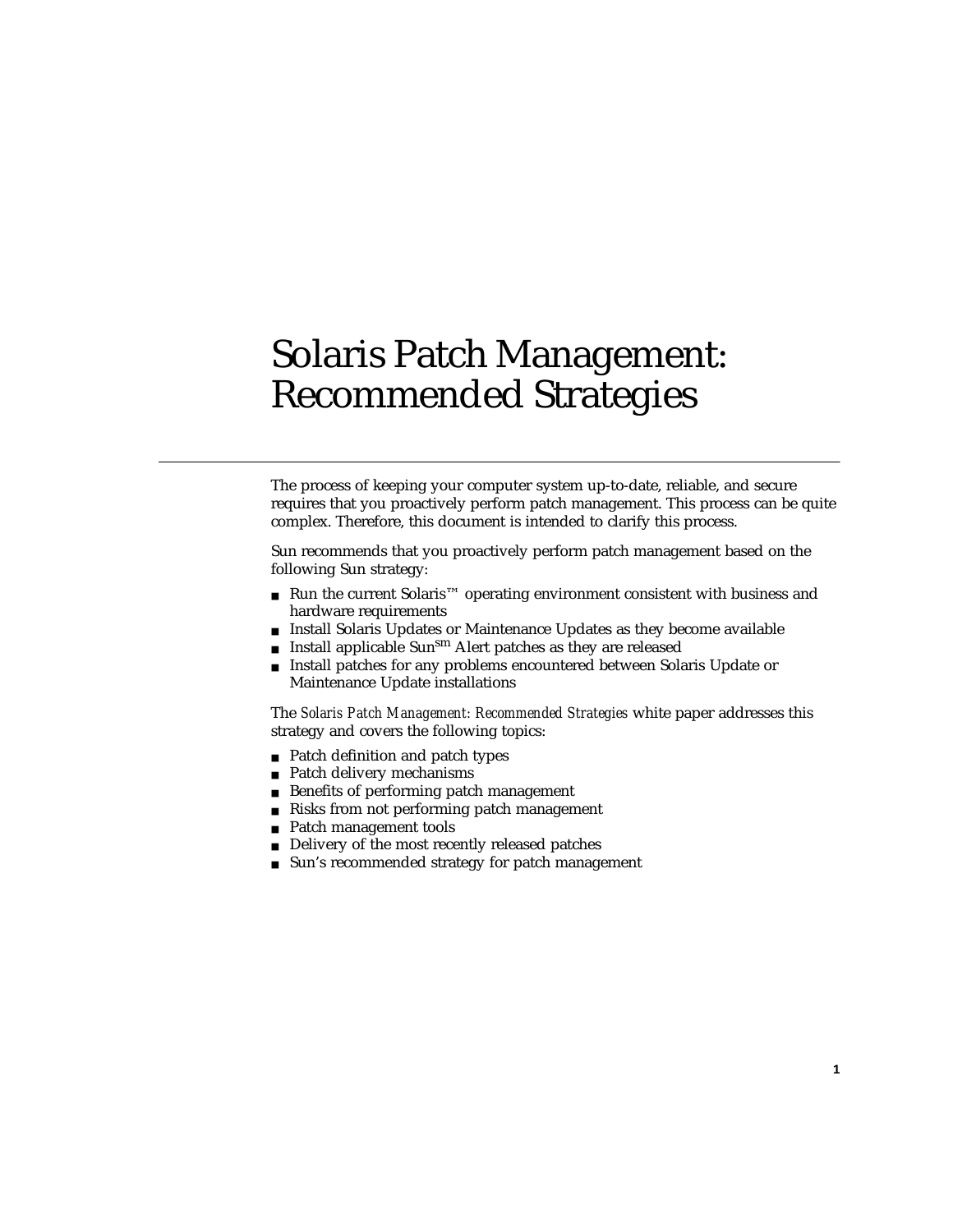# What Is Patch Management?

Patch management is a process in which IT professionals manage their systems so that the most appropriate software available is installed. These patches fix known problems involving software functionality, performance, reliability, data integrity, or security.

## Patch Definition

A patch is an accumulation of fixes to either a known problem or a potential problem within the Solaris operating environment or other supported third-party vendor software. A patch can also provide a new feature or enhancement that was left out of a particular software release. A patch is a collection of files and directories that replace or update existing files and directories.

The vast majority of Solaris patches are delivered in sparse package patches. That is, they contain Solaris packages with only those objects that have been altered since the package first shipped to customers.

A patch is identified using a patch identification number (patch\_id) that includes the patch revision number (for example, 106934-01). This identifier consists of a six-digit base identifier and a two-digit revision number with the form xxxxxx-yy.

Solaris patches are also cumulative. Later revisions of a patch contain all of the functionality delivered in previous revisions. For example, patch 108528-14 contains all the functionality of 108528-13, plus the new bug fixes or features that have been added in revision 14 as described in the patch README file.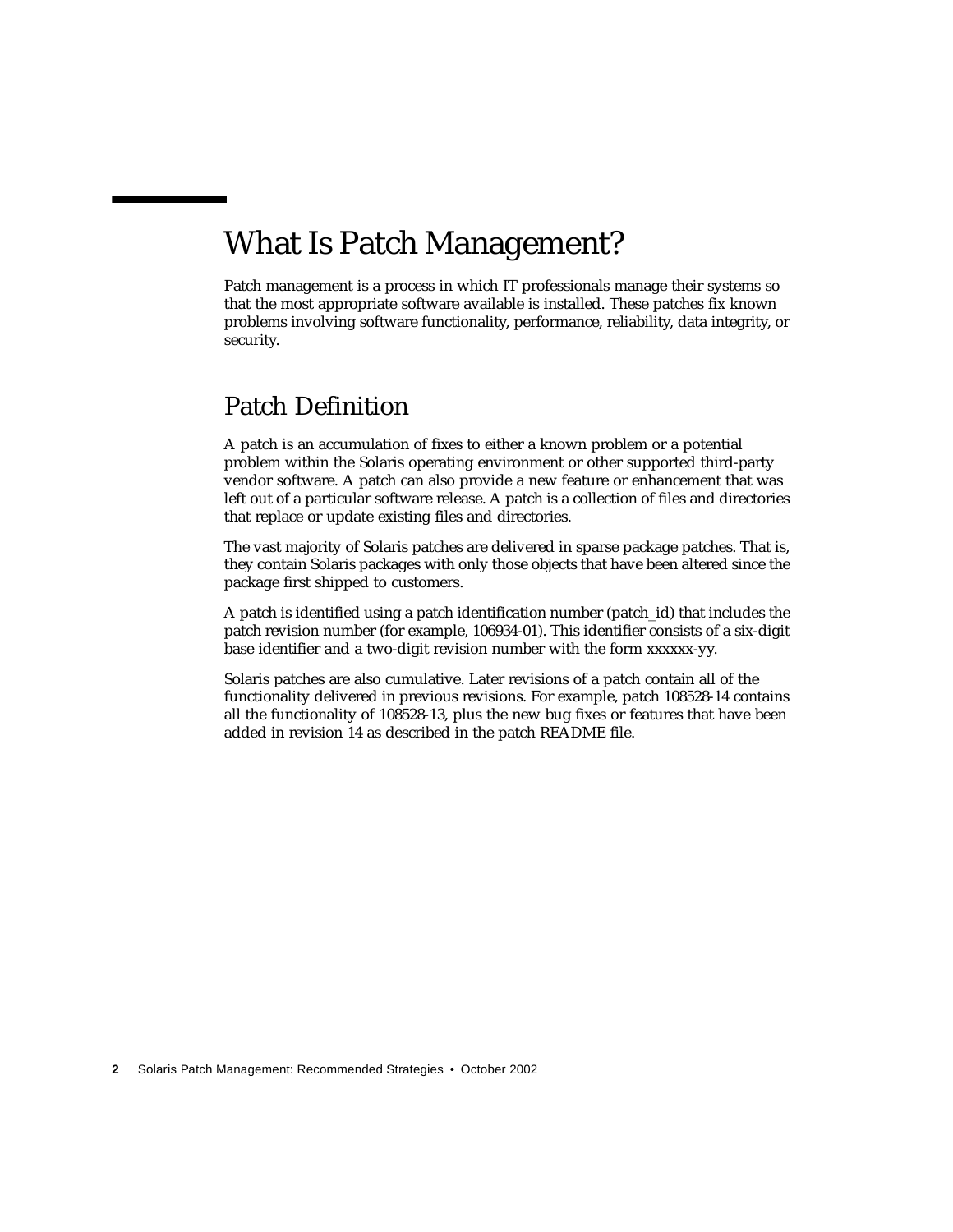# Patch Types

Many different types of patches exist for various conditions, including the following:

| Patch Type                   | <b>Patch Definition</b>                                                                                                                                                                                                                                                                                                                                                                                                                                                                                                                                                                                                                                                                                                                                                                                                                                                                                                                                                                         |  |
|------------------------------|-------------------------------------------------------------------------------------------------------------------------------------------------------------------------------------------------------------------------------------------------------------------------------------------------------------------------------------------------------------------------------------------------------------------------------------------------------------------------------------------------------------------------------------------------------------------------------------------------------------------------------------------------------------------------------------------------------------------------------------------------------------------------------------------------------------------------------------------------------------------------------------------------------------------------------------------------------------------------------------------------|--|
| Generic patches              | Standard Solaris patches that contain bug fixes or new<br>features. They have no special identification in the patch<br>ID as there is with other patches, such as with Restricted<br>and Temporary patches. However, some patches are<br>identified using keywords in the "Keywords:" field of the<br>patch README. <patch_id> file, including the following:<br/>• security - Identifies patches that were added to the<br/>security patch cluster<br/>• y2000 - Identifies patches that were added to the Y2K<br/>patch cluster<br/>• encryption - Identifies patches that limit distribution<br/>through SunSolve<sup>sm</sup> based on the current export laws<br/>• point patch - Identifies patches that limit distribution<br/>to specific customers by using a special directory on the<br/>SunSolve web site<br/>• kernel - Identifies patches that ensure that this patch,<br/>and any patches on which it depends, are always added<br/>to the Recommended Patch Cluster</patch_id> |  |
| Kernel Updates (KU)          | A generic patch that updates the Solaris Kernel and other<br>core Solaris functionality. This patch is released on a<br>regular schedule, instead of each time a new fix is<br>introduced.                                                                                                                                                                                                                                                                                                                                                                                                                                                                                                                                                                                                                                                                                                                                                                                                      |  |
| Restricted patches (R-Patch) | A special type of patch denoted with a prefix letter "R." A<br>restricted patch causes any package that it modifies to be<br>locked down to prevent subsequent modification of the<br>package by other patches.                                                                                                                                                                                                                                                                                                                                                                                                                                                                                                                                                                                                                                                                                                                                                                                 |  |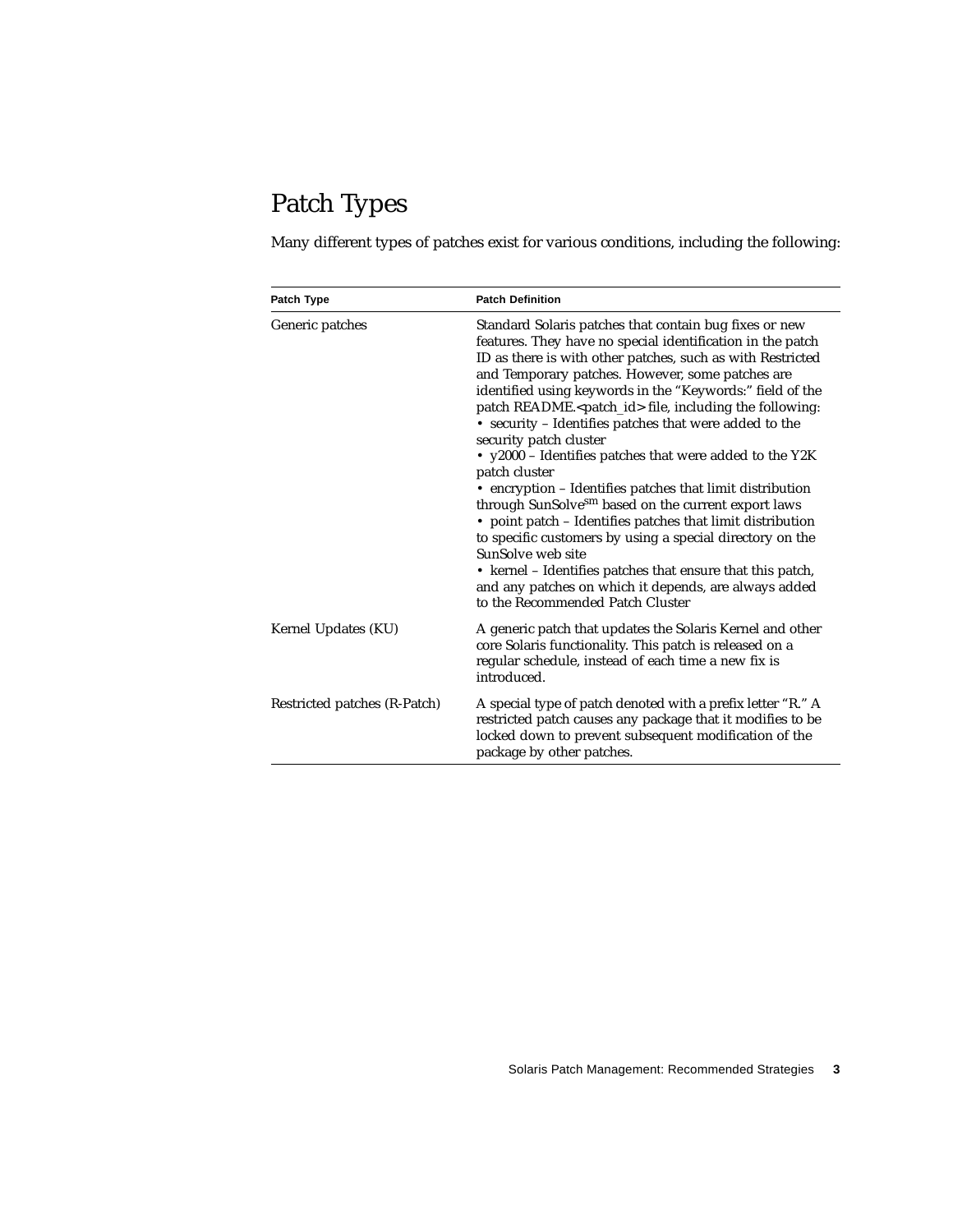| Patch Type                    | <b>Patch Definition</b>                                                                                                                                                                                                                                                                                                                                                                                                                                                                                                                                                                                         |  |
|-------------------------------|-----------------------------------------------------------------------------------------------------------------------------------------------------------------------------------------------------------------------------------------------------------------------------------------------------------------------------------------------------------------------------------------------------------------------------------------------------------------------------------------------------------------------------------------------------------------------------------------------------------------|--|
| Point patches                 | Patches that are not for general use. Point patches might<br>contain fixes for a specific customer or even a specific<br>system. These fixes are created on a branch of the source<br>code tree that will not be folded back into the main source<br>code tree. Typically, Sun considers point patches to be<br>appropriate only for the customers to whom the fix has<br>been delivered.<br>Point patches should be installed only after consultation                                                                                                                                                          |  |
|                               | with Sun support personnel and should be removed as<br>soon as practical. These patches are accessible only to<br>customers who have been provided with the specific<br>point patch ID.                                                                                                                                                                                                                                                                                                                                                                                                                         |  |
| Non-standard patches          | Patches that are not delivered in sparse package patch<br>format. These non-standard patches include the<br>following:<br>• Driver update patches for x86 systems that must be<br>released as diskette images.<br>• Firmware/hardware patches, including OBP, controller,<br>and disk firmware.<br>• Flash PROM update patches that contain binary files<br>for updating system firmware.<br>• Some other non-operating environment software<br>patches.<br>• Some product patches that might not be delivered in<br>package format. The patch README file provides the<br>necessary installation instructions. |  |
| T-patches (Temporary patches) | Patches that have been built and are ready for testing, but<br>have not yet completed that process. They might be made<br>available to customers involved in active escalations to<br>verify that the patch fixes the customer's problem.                                                                                                                                                                                                                                                                                                                                                                       |  |
|                               | T-patches are identified by a leading "T" on the patch ID,<br>for example, T108528-14, and by the words "(Preliminary<br>Patch - Not Yet Released)" after the patch ID on the first<br>line of the patch README file.                                                                                                                                                                                                                                                                                                                                                                                           |  |
|                               | Once the patch has been verified and internal Sun patch<br>testing has been completed, the T-patch designation is<br>removed from the patch ID, and the patch README file<br>and the patch are then released on the SunSolve web site.                                                                                                                                                                                                                                                                                                                                                                          |  |

**Note –** Any standard patch supports automatic back out if necessary.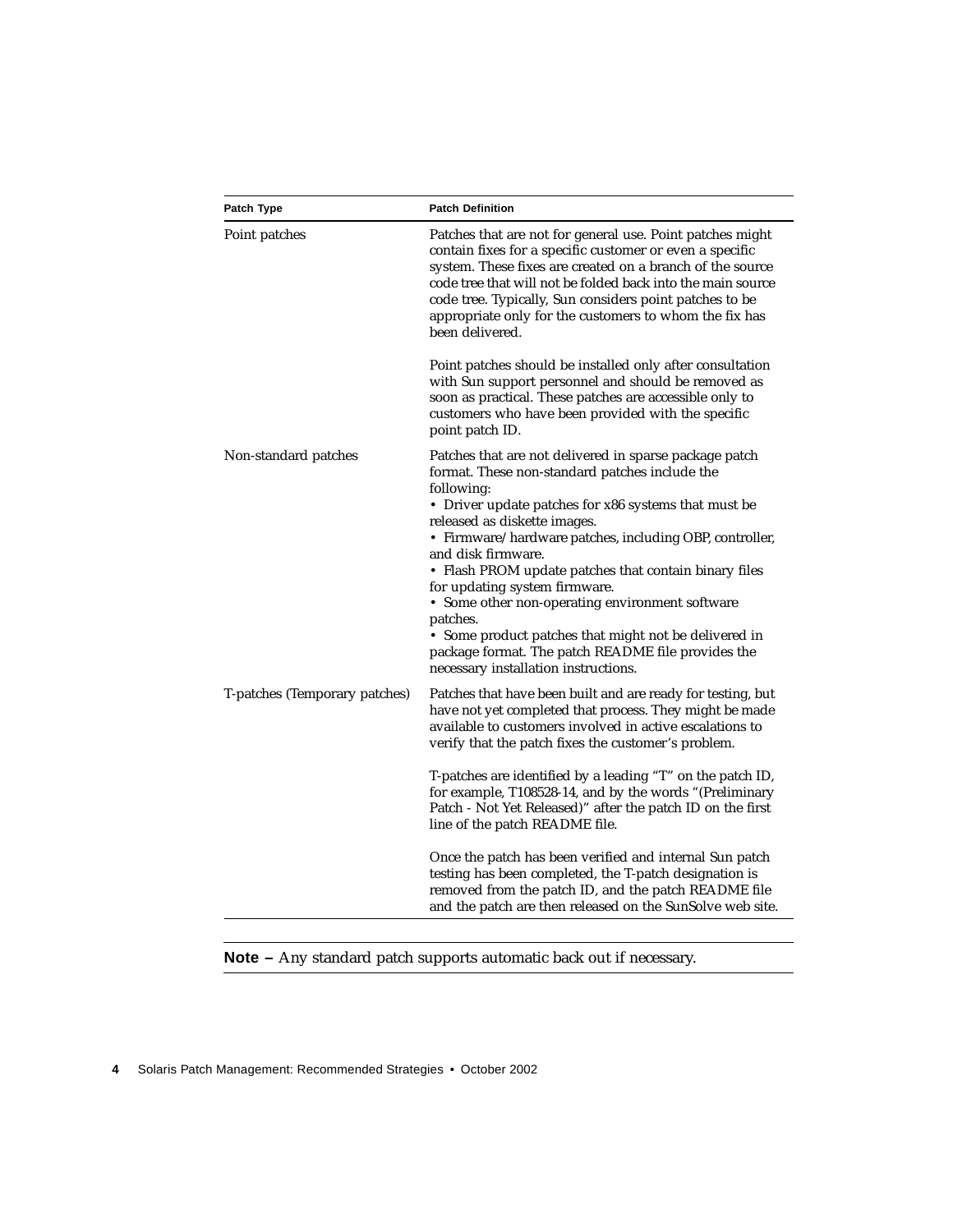## Patch Interrelationships

Functionality delivered in a patch, regardless of whether it has bug fixes or new features, might have interrelationships with functionality delivered in other patches. These dependencies are determined by three fields in the pkginfo file of the package. These three fields are:

- Patch dependencies (SUNW\_REQUIRES)
- Patch accumulation and obsoletion (SUNW\_OBSOLETES)
- Patch incompatibility (SUNW\_INCOMPAT)

#### Patch Dependencies (SUNW\_REQUIRES)

The functionality delivered in a patch might have a code dependency on functionality delivered in another patch or patches. That is, one patch requires another in order to function correctly.

If the patches are otherwise unrelated, the dependency can be described as one patch being required by another patch. A patch that depends on other patch or patches will specify the patch or patches it requires in the SUNW\_REQUIRES field in the pkginfo file or files in the patch's sparse package or packages.

The dependency requirement is one way. If Patch A requires Patch B, then Patch B cannot require Patch A.

Because patches are cumulative, if Patch A requires Patch B-Revision xx, any revision of Patch B greater than or equal to Revision xx will also satisfy the requirement. That is, there is an implicit or later revision associated with any required patch revision specified.

The SUNW\_REQUIRES field is used to specify straightforward, hard-coded dependencies between patches. If other types of dependencies exist, then these are specified in the Special Install Instructions in a patch README file. These can include:

- Conditional dependencies Where a hard-coded patch dependency occurs only under specific conditions. For example, only if CDE 1.3 is installed on the target system.
- Soft dependencies Where other patches are required to get the full bug fix for a particular issue, but the patch will otherwise work correctly without the other patches.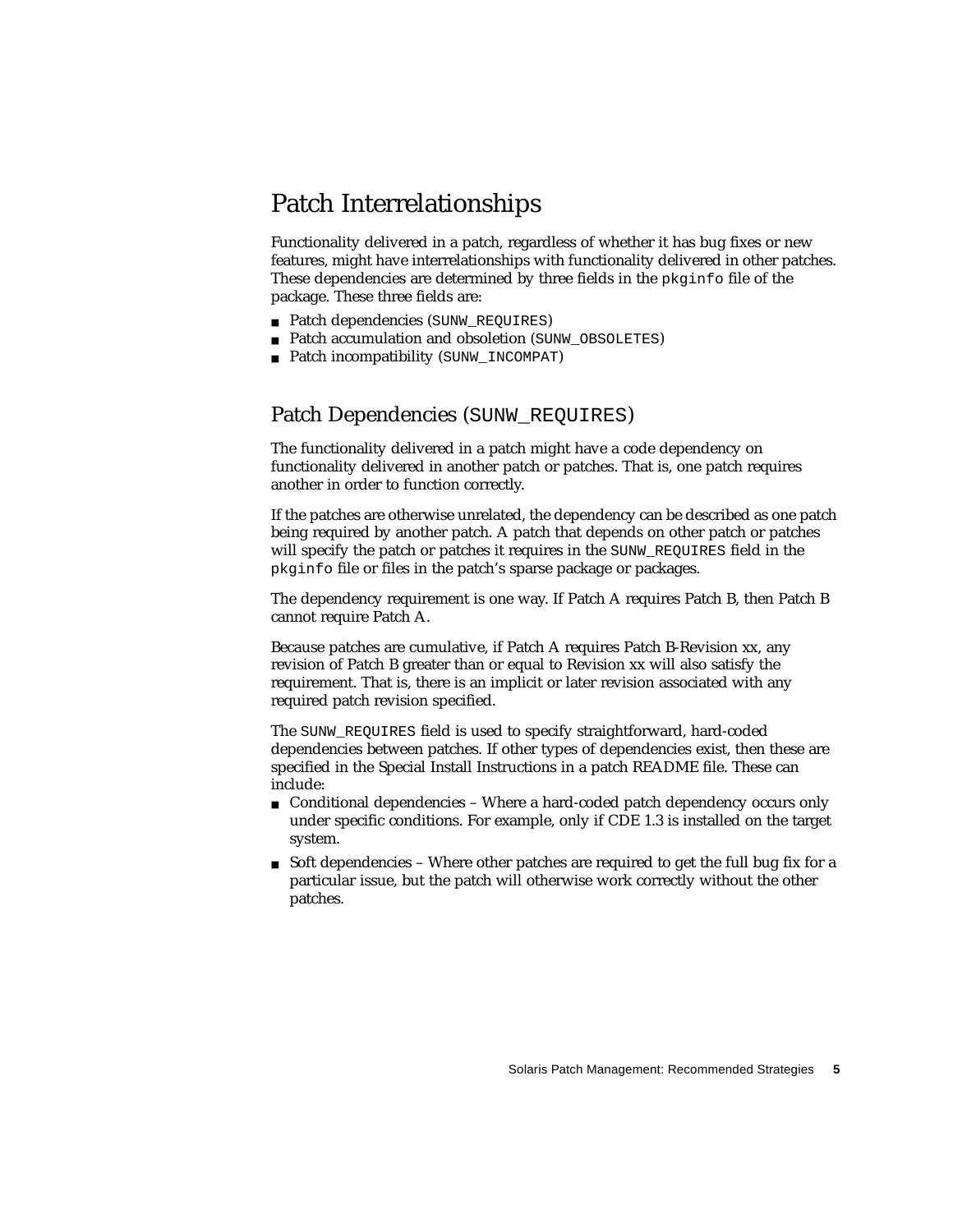### Patch Accumulation and Obsoletion (SUNW\_OBSOLETES)

If two or more existing patches become closely intertwined as a result of bug fixes or new features, rather than specifying a dependency, it might make more sense to accumulate the functionality of the multiple patches into just one of the patches. The other patch or patches will then be obsolete.

The patch into which the other patch's functionality is accumulated specifies the patch or patches that it has obsoleted in the SUNW\_OBSOLETES field in the pkginfo file or files in the patch's sparse package or packages. This is called an explicit obsoletion.

The patch accumulation is one way. That is, if Patch A accumulates Patch B, then Patch A now contains all of Patch B's functionality. Patch B is now obsolete. No further revision of Patch B will be generated.

A later revision of a patch implicitly obsoletes earlier revisions of the same patch. Implicit obsoletions are not flagged using the SUNW\_OBSOLETES field. That is, there is no need for Patch A-Revision xx to explicitly obsolete Patch  $A$  - Revision(x-1) with a SUNW\_OBSOLETES entry in the pkginfo file or files in the patch's sparse package or packages.

#### Patch Incompatibility (SUNW\_INCOMPAT)

On rare occasions, typically where one of the patches is a point patch, two patches might be incompatible with each other. Such incompatibilities are specified in the SUNW\_INCOMPAT field in the pkginfo file or files of the patch's sparse packages in one or both of the patches.

The patch incompatibility is two way. If either Patch A or Patch B specifies an incompatibility with the other, once one patch is already installed on the target system, it will not be possible to install the other patch.

For example, if Patch A is already installed on the target system and Patch B is incompatible with it, then the patch install utility (patchadd) will not allow Patch B to be installed. If Patch B must be installed, then Patch A must first be removed.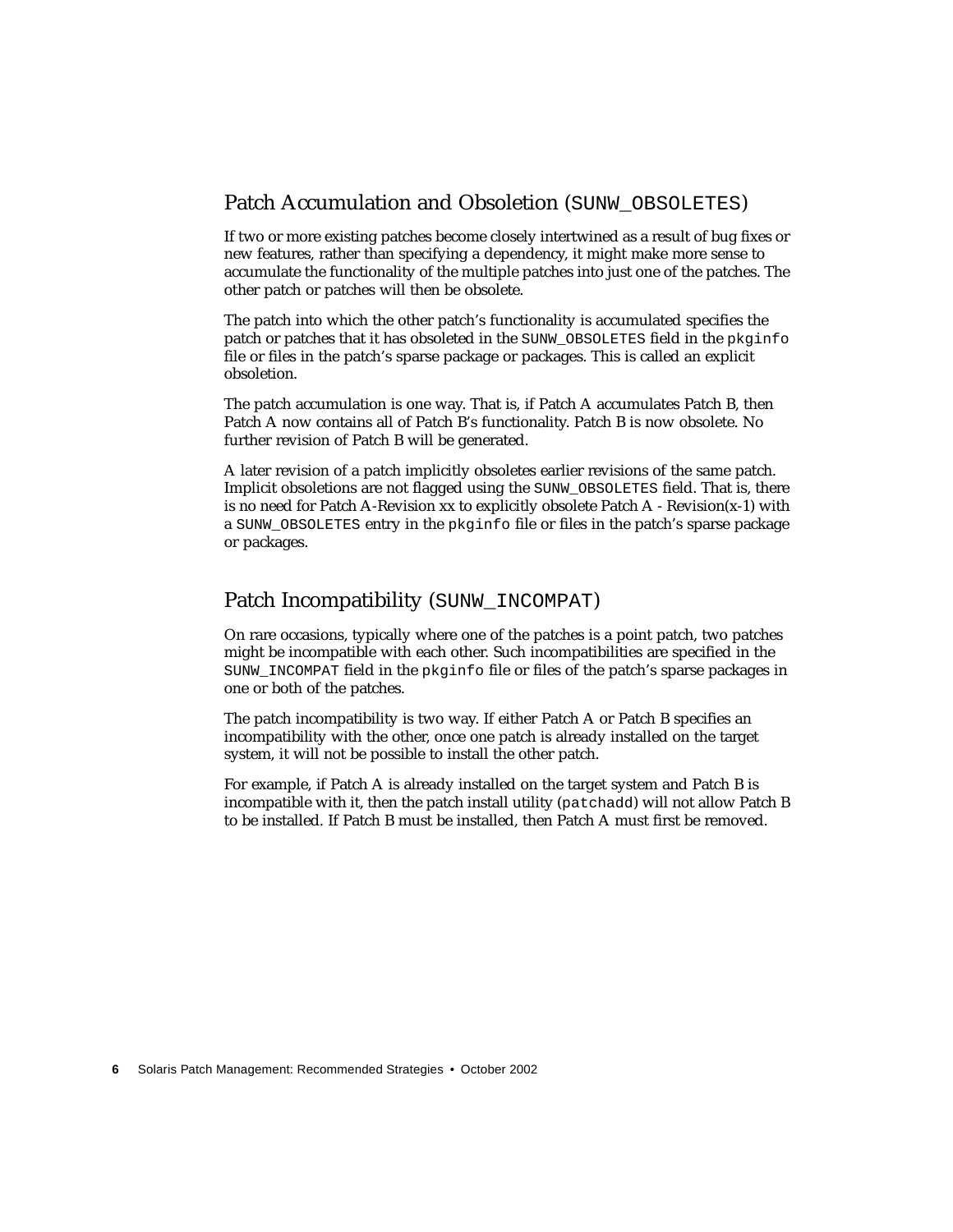## Patch Delivery Mechanisms

Patches are delivered using a variety of methods. The method used depends upon the type of patch being delivered or the method of installation. The following sections describe the types of patches and how they are delivered.

Patches can be found on the SunSolve<sup>sm</sup> patches web site at:

http://www.sun.com/sunsolve/patches

#### Recommended Patch Clusters

The Recommended Patch Clusters section on the SunSolve web site contain a set of patches for each OS/architecture combination that Sun recommends customers install.

A Recommended Patch Clusters patch meets one or more of the following criteria:

- A patch that addresses a Sun Alert issue. That is, a patch that addresses issues relating to availability, security, or data loss.
- A patch that is required for the correct operation of the patch utilities. Included are patches to the patch and package utilities themselves, or to utilities used by the patch and package utilities such as ksh, sh, csh, nawk, fgrep, installf, and removef.
- A patch required by either of the preceding patches. That is, a patch specified in the SUNW\_REQUIRES field of the pkginfo file or files of any other patch in the Recommended Patch Clusters.

The Recommended Patch Clusters are frequently updated. Customers should check the SunSolve web site regularly for updates to the Recommended Patch Clusters.

**Note –** Most patches are not available to customers who do not have a current support contract. However, Recommended Patch Clusters may be downloaded from the SunSolve web site by any Solaris user.

#### Security T-Patches

The Security T-Patch section on the SunSolve web site provides early access to patches that address security issues. The patches are still in T-patch stage, and so have not completed the verification and patch testing process. The installation of Security T-Patches is at the user's sole discretion and risk.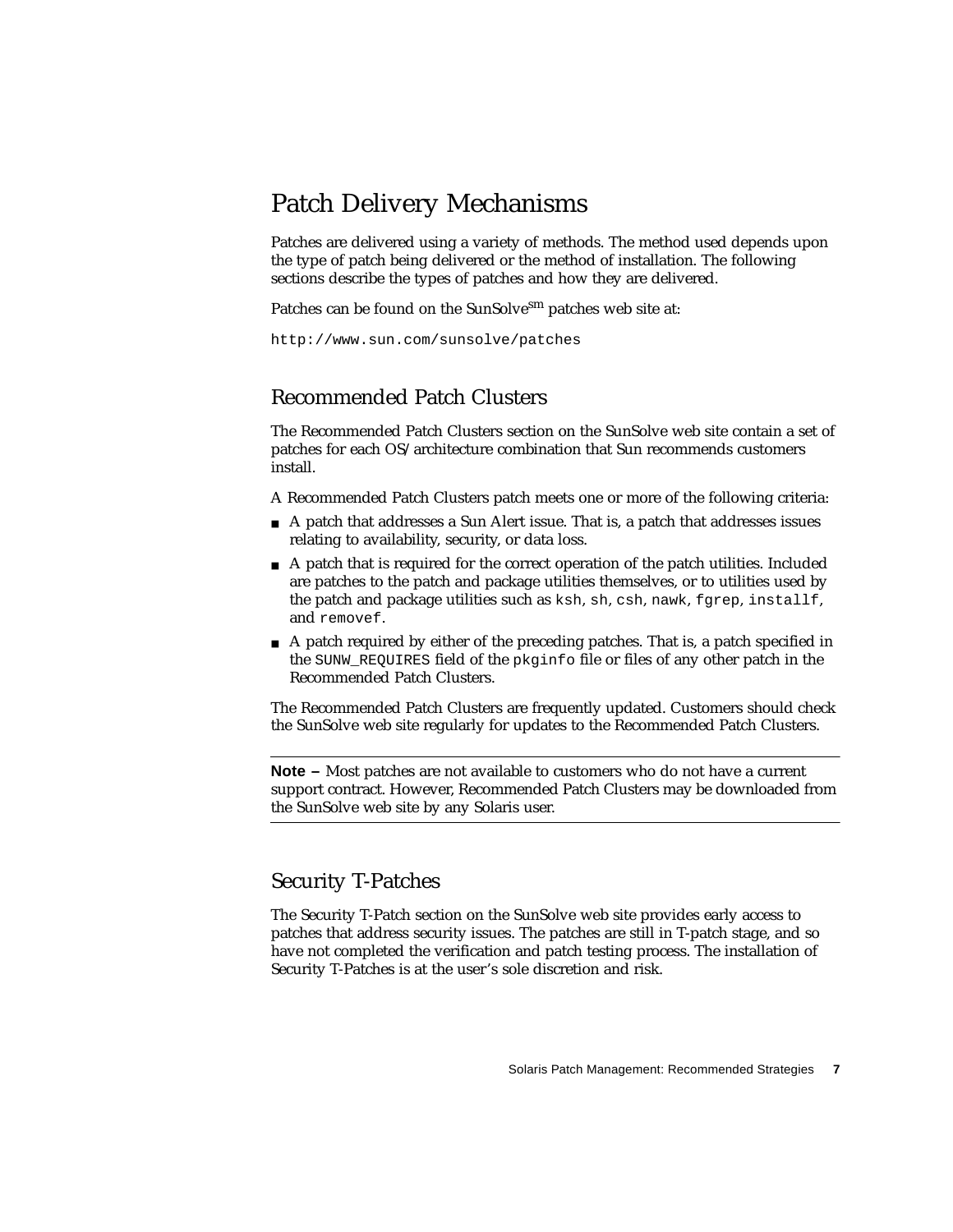Information about the issues addressed by security T-patches and possible work arounds is available through the free security Sun Alert data collection on the SunSolve web site: http://www.sun.com/sunsolve/patches.

Some security T-patches might require other patches to be installed first. If these other patches are not available through the free patches data collection, then these patches are available for download from the Security T-Patch section on the SunSolve web site.

#### Solaris Patches

The Solaris Patches section on the SunSolve web site is available to SunSpectrum<sup>sm</sup> contract customers only. It provides access to all current Solaris operating environment patches.

#### All Product Patches

The All Product Patches section on the SunSolve web site is available to SunSpectrum contract customers only.

It provides access to the current patches for other Sun products, excluding Solaris operating environment software. Patches are for hardware products, software products, and possibly some third-party software products.

#### Solaris Updates

A Solaris Update is a complete new Solaris image for the current Solaris Marketing Release. For example, Solaris 9 09/02 is the first Solaris Update for the Solaris 9 Marketing Release.

Solaris Updates are used to deliver new feature packages during the lifetime of the current Solaris Marketing Release. These updates might include support for new hardware as well as new software features.

Solaris Updates also contain the latest set of patches available for the current Solaris Marketing Release at the time the Solaris Update was created.

The patches in the Solaris Update are "freshbitted" into the Solaris image. That is, they are preapplied to the image. Therefore, these patches cannot be backed out.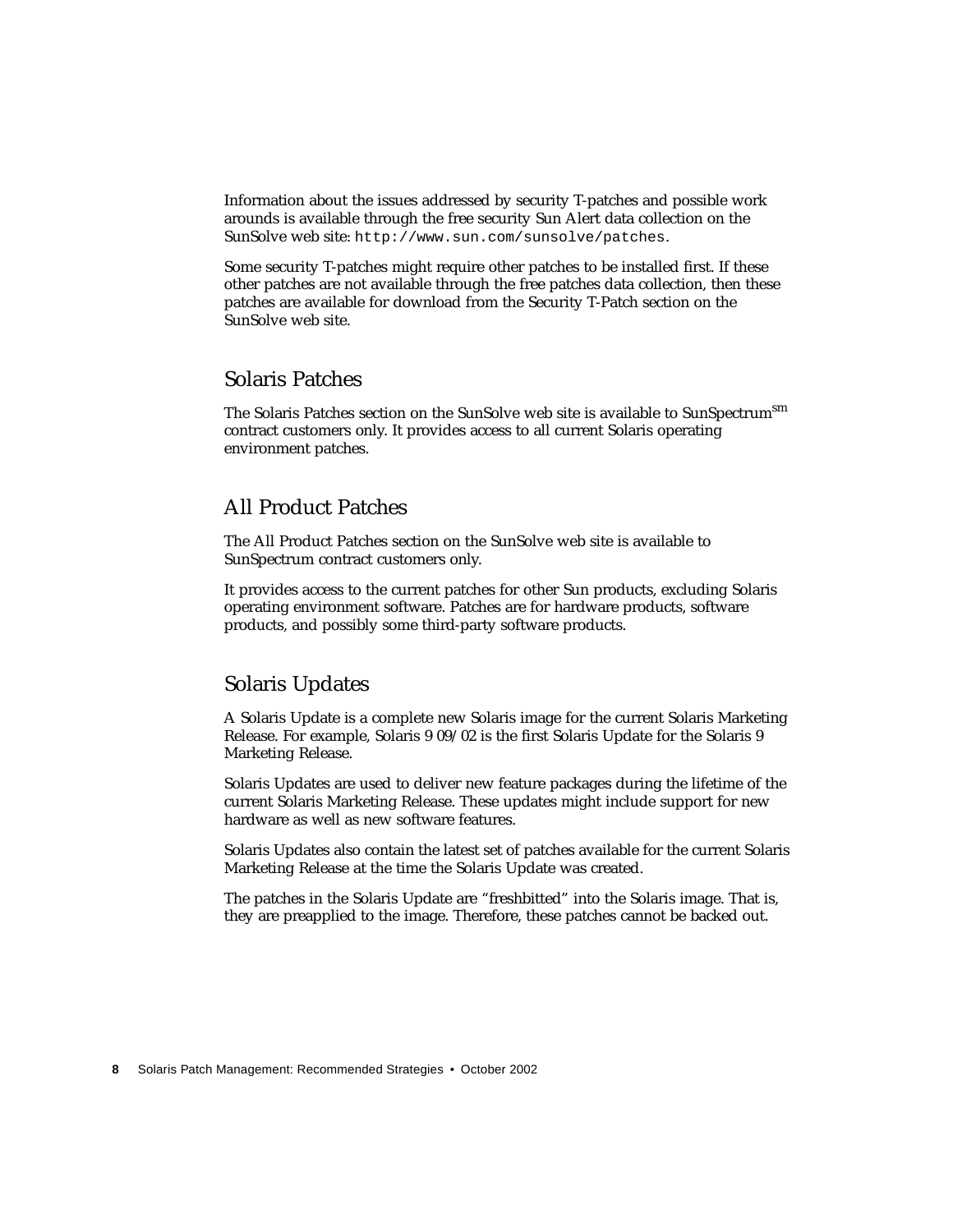**Note –** The Solaris Update might contain a couple of special "script" patches that are used to overcome limitations in the "freshbitting" process. Such script patches have no meaning outside of the Solaris Update and so are not included in the Maintenance Update, nor are they made available for download as individual patches from the SunSolve web site.

The set of patches included in a Solaris Update is almost exactly the same as the set of patches included in the corresponding Maintenance Update.

Installation of a Solaris Update is similar to the installation of a Solaris Marketing Release. There is no added delay to install the patch set as the patches have been preapplied to the Solaris image.

**Note –** Customers are advised to check the Recommended Patch Clusters section for patches that have been released since the content of a Solaris Update was finalized. A time gap exists to allow for testing and production between the date when the content was finalized and the release date.

#### Maintenance Updates

A Solaris Maintenance Update (MU) is a collection of patches for the current Solaris Marketing Release. For example, Solaris 9 MU1 is the first Maintenance Update for the Solaris 9 Marketing Release.

Maintenance Updates contain the latest set of patches available for the current Solaris Marketing Release at the time the Maintenance Update was created.

The Maintenance Update is simply a collection of patches. It is not a complete Solaris image. Therefore, the Maintenance Update must be installed on top of an existing Solaris installation. The Maintenance Update does not contain new feature packages.

The Maintenance Update includes an installation script, install mu, which is a wrapper around the patch installation utility, patchadd. The install mu script reads a ".order" file to install the collection of patches in the correct order to resolve patch dependencies.

Since the patches are applied using the patchadd utility, the patches can be backed out (provided that the "-d" patchadd option has not been selected). With the patchadd utility, the installation time depends upon the number of patches to be installed.

Maintenance Updates are available for download on the SunSolve web site to SunSpectrum contract customers.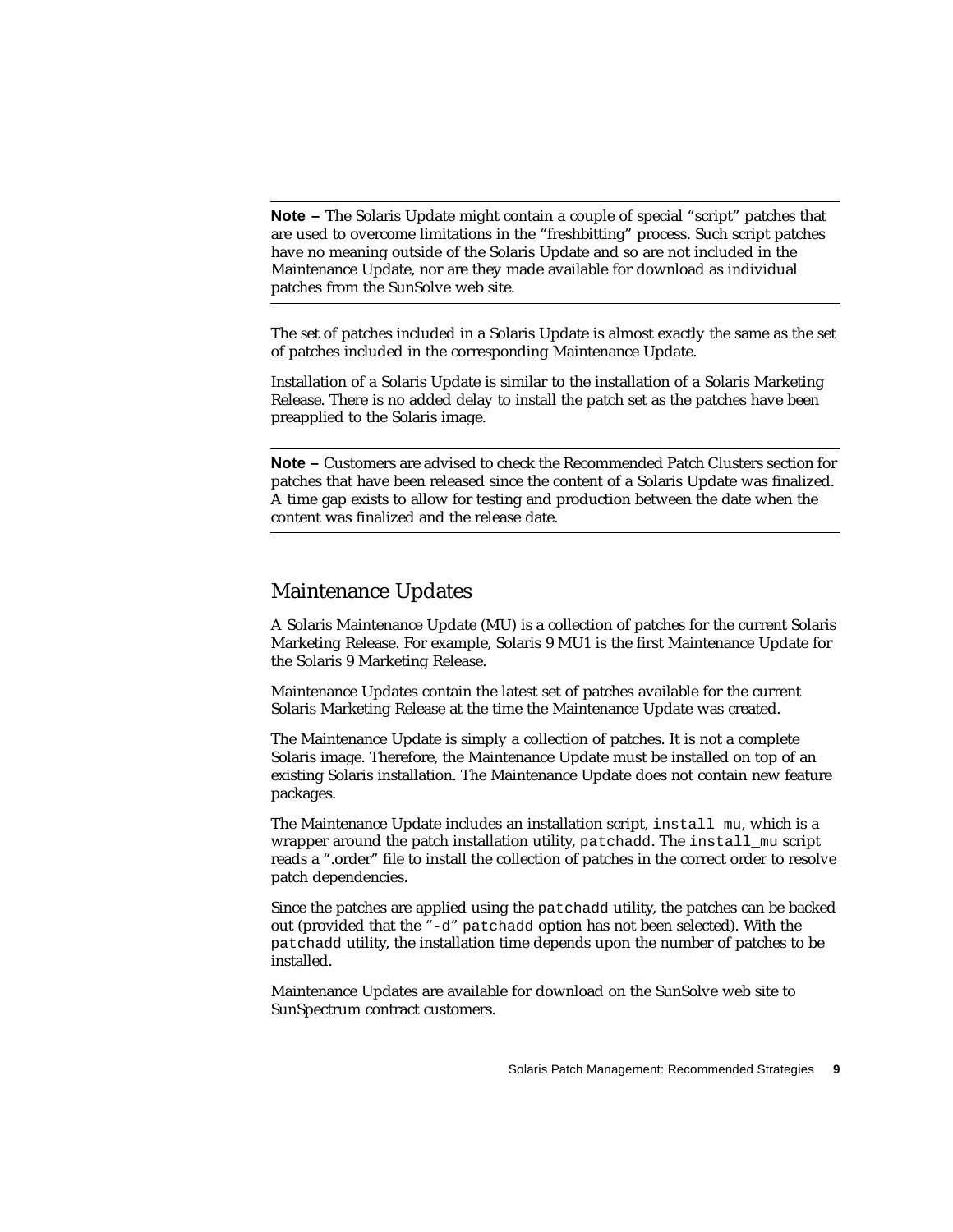**Note –** Customers are advised to check the Recommended Patch Clusters section for patches that have been released since the content of a Maintenance Update was finalized. A time gap exists to allow for testing and production between the date when the content was finalized and the release date.

# Why Do Patch Management?

### Benefits of Performing Patch Management

By following effective patch management techniques, you receive inherent benefits that include, but are not limited to, the following:

- Increased availability
- Decreased downtime
- Better performance
- Increased security
- Increased stability

In addition, by following effective patch management techniques, you increase Sun's ability to support your system. The vast majority of problems reported to Sun have already been resolved in an existing package. In some cases, diagnosis of a problem can proceed more quickly if the system is at a current patch revision level. By installing the appropriate patch or patches before you have problems, you can significantly reduce your downtime.

### Risks From Not Performing Patch Management

The Solaris operating environment is highly secure, which is one reason why 89 percent of Tier 1 Internet Service Providers use Sun (Infonetics Research, 2000). The Solaris operating environment outperforms the competition in reliability, availability, and serviceability (according to the D.H. Brown analysis of UNIX® operating systems).

That said, Solaris, similar to all software, can occasionally be vulnerable to security, availability, and performance risks that are quickly mitigated by patches. Sun recommends following proactive patch management techniques to ensure your system is as stable as possible. Over time, problems and inconsistencies get exposed through further testing and industry use. While your system might appear to be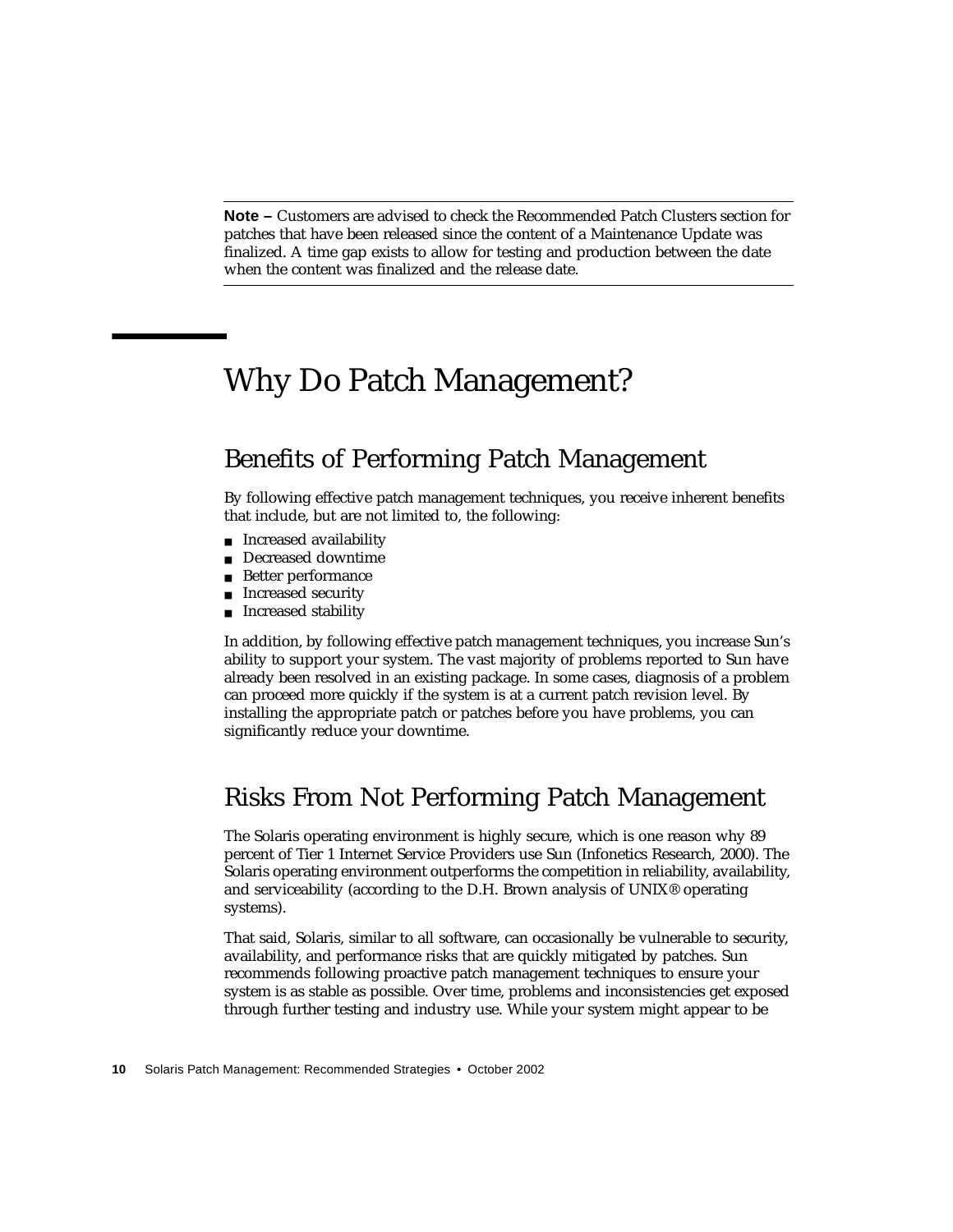running effectively, you could be experiencing degraded performance or be at risk of experiencing a system outage. These issues are typically addressed with regular patching upgrades, ensuring your IT environment is operating optimally.

# What Patch Management Tools Are Available?

Various tools exist to help you manage and deploy patches. Which tool you would use depends upon your system configuration and your particular environment. The following tools are discussed in subsequent sections:

#### **Patch Management Tools**

- Solaris Patch Manager Tool
- Sun Patch Check
- PatchDiag
- Sun<sup>™</sup> Management Center System Reliability Manager

#### **Patch Deployment Assistance**

- Solaris Live Upgrade software
- Solaris Flash technology
- Sun<sup>™</sup> Management Center Change Manager

**Note –** No further development or enhancements will be made to Sun Patch Check or PatchDiag tools.

## Solaris Patch Manager Tool

Solaris Patch Manager Tool is available in two versions:

- Solaris Patch Manager Tool Base for Solaris 2.6, 7, and 8
- Solaris Patch Manager Tool for Solaris 9.

**Note –** PatchPro is the underlying patch analysis technology used by both versions of Solaris Patch Manager Tool.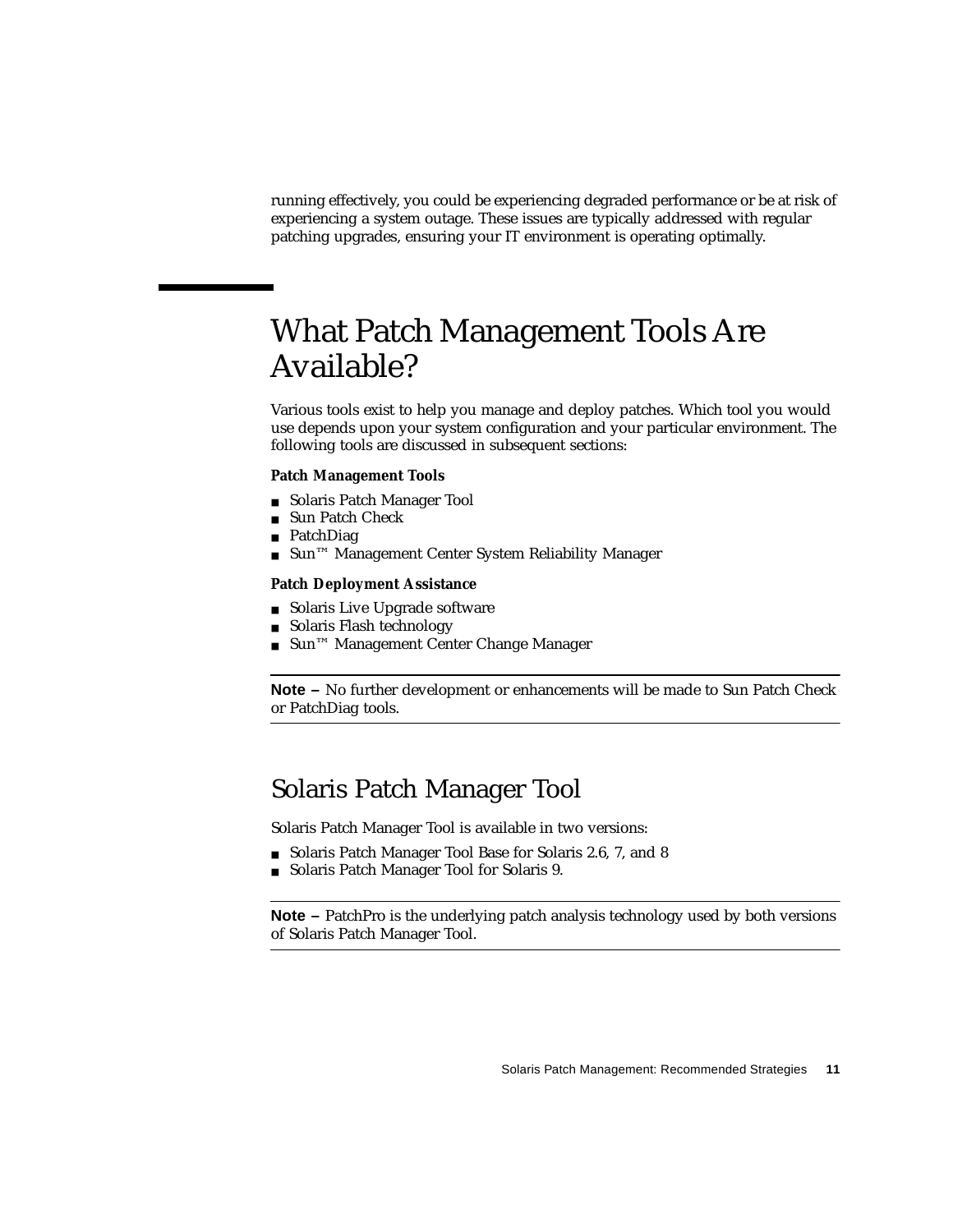Solaris Patch Manager Tool Base for Solaris 2.6, 7, and 8

Solaris Patch Manager Tool Base is available free of charge through the SunSolve program. The specific tasks performed by Patch Manager using the command-line interface (CLI) are:

- Determination of required patches for a system
- Automatic patch download
- Automatic simple patch installation
- Resolution of patch dependencies
- Installation order
- Removal of patches
- Verification of digitally signed patches

Customers can set Solaris Patch Manager Tool Base to automatically perform any or all functions on a regular basis for hands-off patch management. For users who are not comfortable with complete automation, all functions are available manually as well.

#### Solaris Patch Manager Tool for Solaris 9

Solaris Patch Manager Tool ships as part of Solaris 9. Patch Manager Tool has all the same features as the Base version, but adds a graphical user interface (GUI) and the ability to do the following:

- Perform remote patch management on other Solaris 9 systems
- Automatically install a patch or list of patches to identically configured multiple systems running the Solaris 9 software

**Note –** To achieve full functionality, Solaris Patch Manager Tool for Solaris 9 requires a separate download of PatchPro from http://patchpro.sun.com.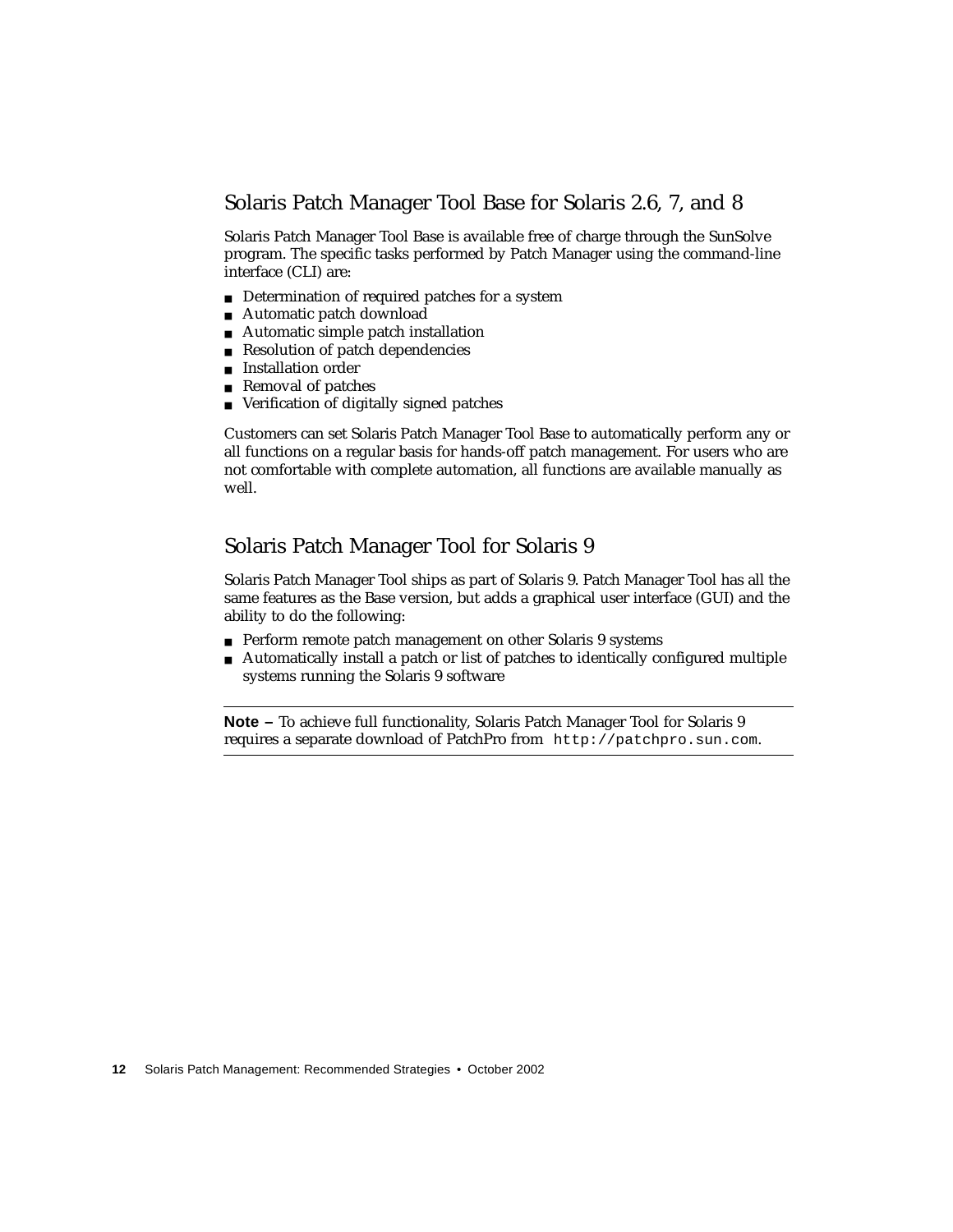## Solaris Patch Manager Tool Features

The following table summarizes the features of both versions of Solaris Patch Manager Tool.

| Feature                               | Solaris Patch Manager Tool                                                                                                                                                                                                                                                                             | Solaris Patch Manager Tool Base                                                 |
|---------------------------------------|--------------------------------------------------------------------------------------------------------------------------------------------------------------------------------------------------------------------------------------------------------------------------------------------------------|---------------------------------------------------------------------------------|
| Operating<br>environment              | Solaris 9                                                                                                                                                                                                                                                                                              | Solaris 2.6, 2.7, & 2.8                                                         |
| User interface                        | GUI and CLI (smpatch)                                                                                                                                                                                                                                                                                  | CLI (smpatch)                                                                   |
| Simultaneous patch<br>installs?       | Yes, install on multiple<br>homogeneous systems (same<br>architecture and Solaris level)                                                                                                                                                                                                               | No, install on single system only                                               |
| Patch to network?                     | Yes, analyze and add patch or<br>patches to local or remote<br>systems                                                                                                                                                                                                                                 | No, analyze and add patch or<br>patches to local system only                    |
| Time-saving features                  | • Analyzes patch<br>requirements on a local system<br>• Downloads recommended<br>digitally-signed patches<br>• Adds patches to a local or<br>remote system<br>• Resolves patch<br>dependencies and installation<br>order<br>• Removes a patch after<br>checking patch dependencies<br>on other patches | • Same time-saving features as<br>Solaris Patch Manager Tool                    |
| Security                              | • Authenticates the digital<br>signature of a patch<br>• Performs data transfer using<br>a secure network connection<br>with the https technology                                                                                                                                                      | • Same security features as Solaris<br>Patch Manager Tool                       |
| <b>Distribution</b>                   | Ships with Solaris 9 as part of<br>the Solaris Management<br>Console                                                                                                                                                                                                                                   | Can download free of charge<br>from http://www.sun/<br>sunsolve/patches         |
| <b>Additional module</b><br>required? | Yes, download and install<br>PatchPro module from<br>http://patchpro.sun.com<br>for full Solaris Patch Manager<br>Tool functionality                                                                                                                                                                   | No, Solaris Patch Manager Tool<br>Base Version is the only<br>download required |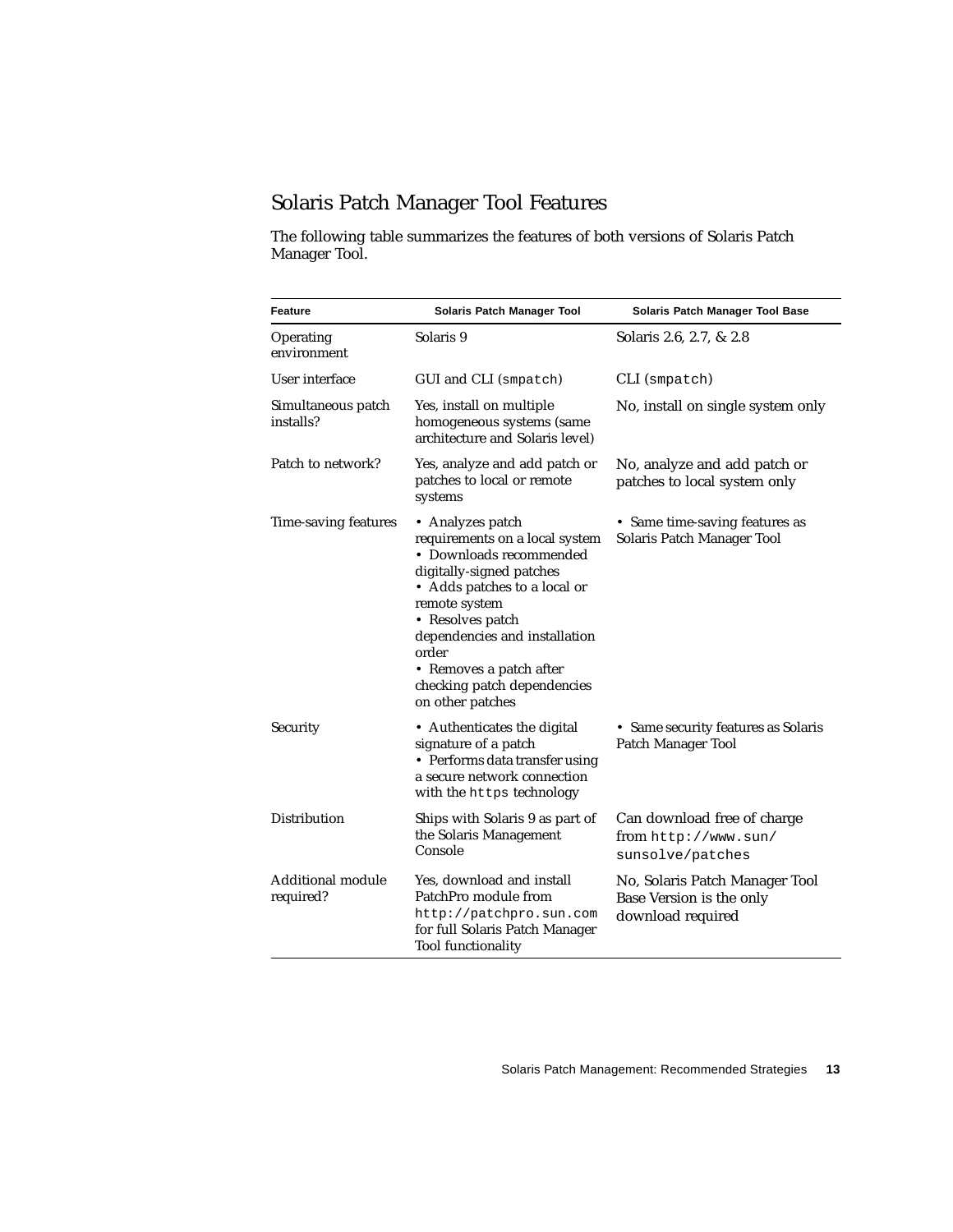### Additional Notes About Solaris Patch Manager Tool

Solaris Patch Manager Tool downloads the most current revision of a patch in Java™ archive  $(.)$  jar) format from the SunSolve web site. Solaris Patch Manager Tool currently recognizes patches for Solaris software, Sun Enterprise™ Systems products, Network Storage products, and Sun Cluster products. In the future, Solaris Patch Manager Tool will manage patches for all Sun products.

Sun is actively engaged in reducing outages resulting from patch management. Some patches, however, must be installed in single-user mode, or require user interaction to be safely installed. Solaris Patch Manager Tool displays a dialog box to the user identifying these patches, and any patches that depend on them, for interactive installation by the user. It is highly recommended that you carefully consult the README files for these patches in order to be familiar with any special installation instructions.

#### PatchPro Interactive

In addition to the Patch Pro technology that is used with the Solaris Patch Manager Tool, another version of PatchPro can be found at:

http://www.sun.com/sunsolve/patches

This version of PatchPro, PatchPro Interactive, allows you to interactively input system information. PatchPro Interactive generates a custom patch list based upon this system information. Use this implementation to generate patch lists for systems that do not have access to the SunSolve web site.

### Sun Patch Check

Sun Patch Check is a tool that analyzes which patches are installed and which patches are needed on any given system with the Solaris operating environment. Use this tool with systems running a version of the Solaris software prior to Solaris 2.6 or when you want to see more patches listed than what Solaris Patch Manager Tool lists. Sun Patch Check also includes unbundled product patches in the lists. The list generated by Sun Patch Check is in an HTML format.

Unlike Solaris Patch Manager Tool, Sun Patch Check does not tailor the patch list to the specific configuration. It also does not provide a patch installation order.

If you have a SunSpectrum<sup>sm</sup> service contract, you can select patches for downloading. The selected patches are downloaded into a single compressed file.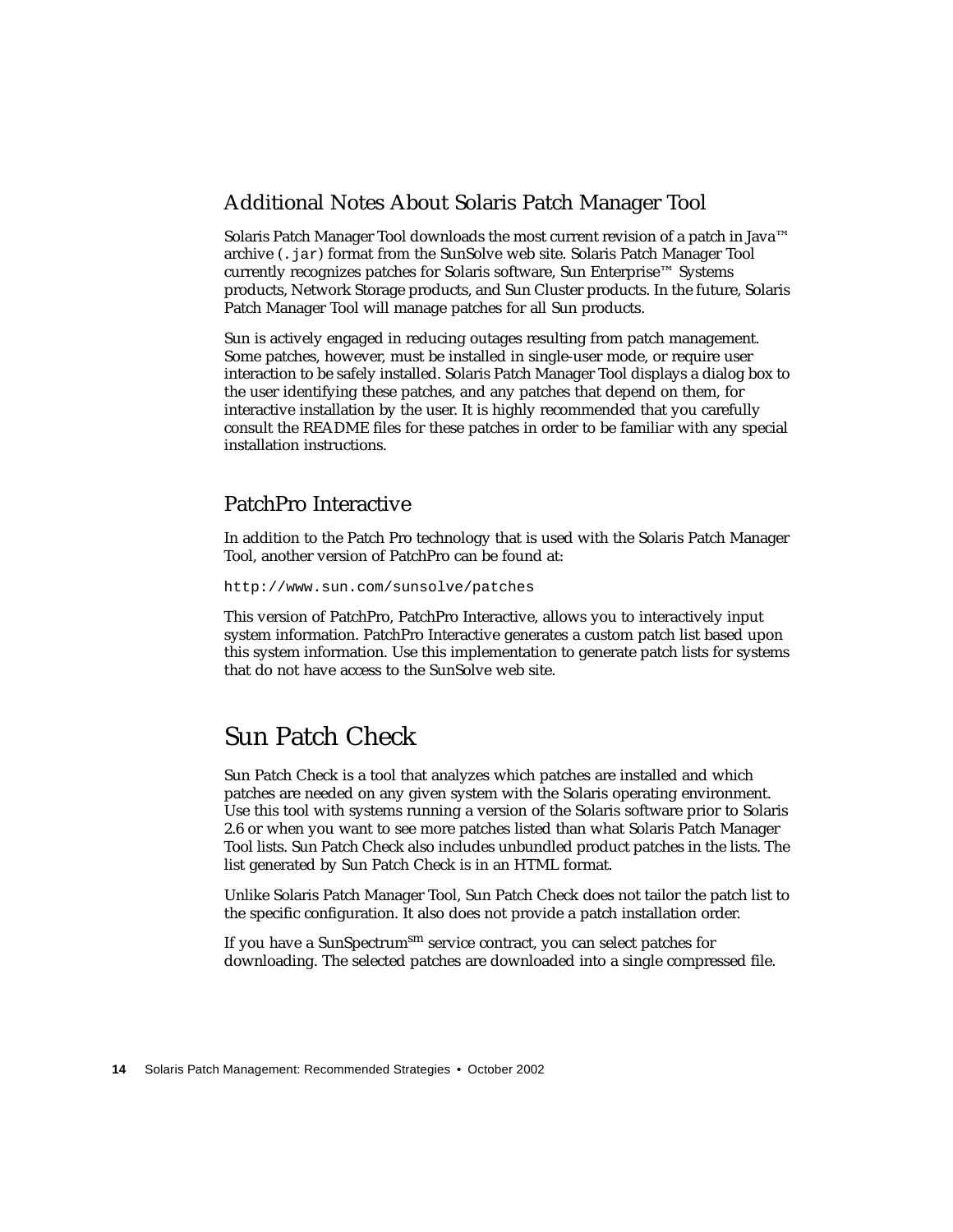Sun Patch Check is available free of charge. A link to the Sun Patch Check download site can be found at:

```
http://www.sun.com/sunsolve/patches
```
**Note –** No further development or enhancements will be made to the Sun Patch Check tool.

## PatchDiag Tool

The PatchDiag tool enables you to examine a profile of your system patch status against the most current profiles available from Sun with respect to:

- Latest software revisions
- Recommended patches
- Security patches
- Other patches relevant to a software environment

The PatchDiag Tool is compatible with all systems running a Solaris 2.3 or later environment and with all patches installed in Solaris patch packet format. This tool is run from the command line. It generates an ASCII text format list.

The PatchDiag Tool is available only to SunSpectrum contract customers.

**Note –** No further development or enhancements will be made to the PatchDiag tool.

# Sun Management Center System Reliability Manager

Sun Management Center software is a systems management solution that scales from a single system to thousands of servers and desktop systems, and easily integrates into heterogeneous IT environments. This software offers a single point of management for Sun systems and storage components, the Solaris operating environment, and applications running on the Solaris platform.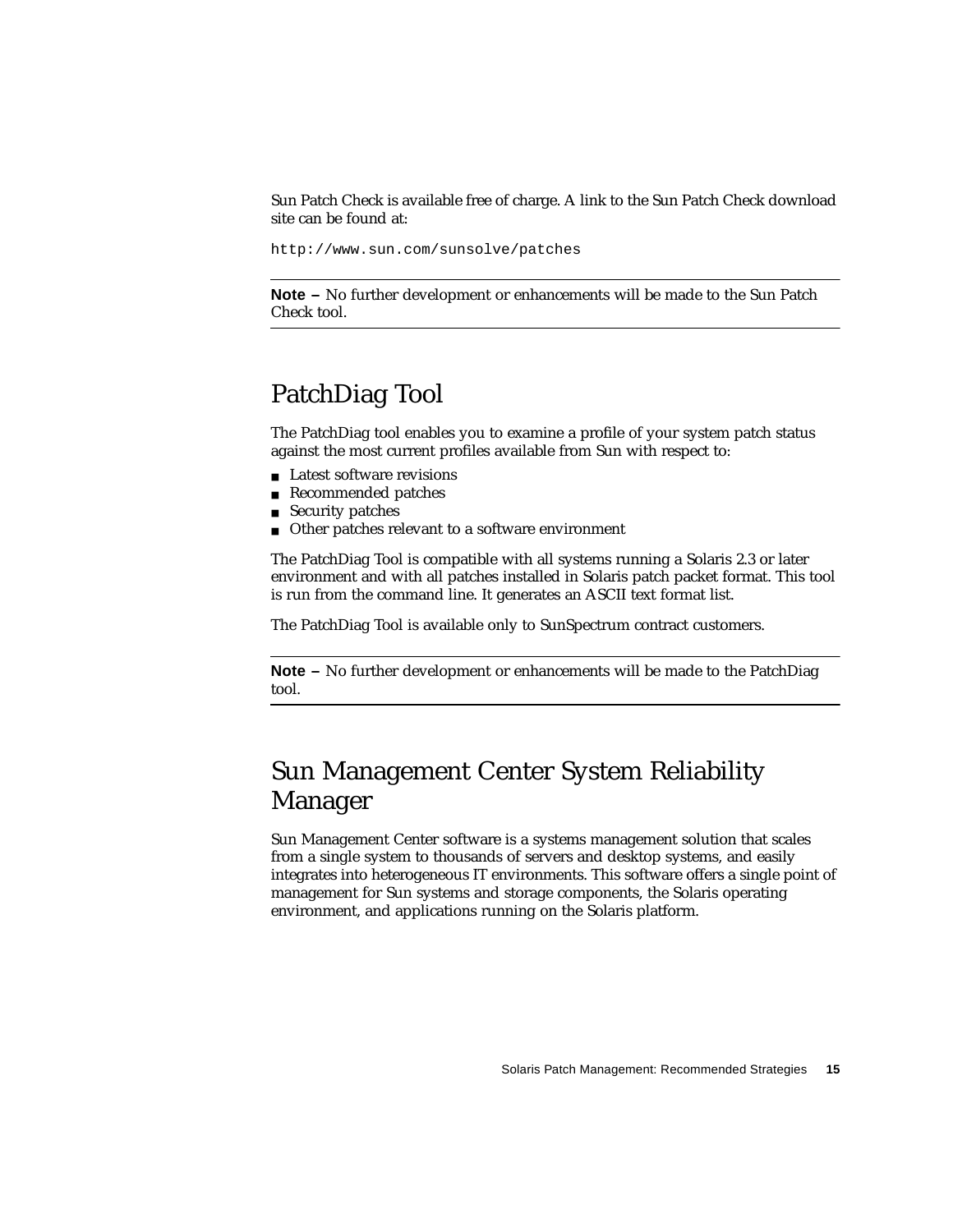Sun Management Center software has an optional add-on package, System Reliability Manager. This software offers multiple features, including a patch management feature. To optimize the reliability of systems running the Solaris operating environment, this feature provides enterprise-wide identification, monitoring, and alerts on any uninstalled patches. Patch management enables you to:

- Make sure that the system is operating optimally at all times
- Receive alerts about missing patches in recommended, security, or general categories
- More easily manage and track the latest software patches and fixes

The Sun Management Center Basic Package is free and can be downloaded from the web for use on an unlimited number of nodes. The software add-on for System Reliability Manager is licensed on a per-node basis.

To learn more about Sun Management Center software, System Reliability Manager software, and other add-on products, check the following web site:

http://www.sun.com/sunmanagementcenter

### Solaris Live Upgrade Software

Solaris Live Upgrade software is a multifaceted tool that enables you to perform a number of tasks, including patch deployment. The following sections provide a brief overview of the Solaris Live Upgrade features.

Solaris Live Upgrade software is available for download at:

```
www.sun.com/solaris/liveupgrade
```
**Note –** Non-standard patches such as patches for OpenBoot PROM (OBP), controllers, and disk firmware can not be managed using Solaris Live Upgrade software.

#### Reduces System Downtime

Solaris Live Upgrade software significantly reduces the downtime associated with an operating environment upgrade or maintenance. It enables the Solaris 9, 8, 7, and 2.6 operating environments to continue to run while you upgrade to the latest release of the operating environment, apply patches, or do routine maintenance on the inactive or duplicate boot environment. When ready, you simply reboot the system to run the latest or the updated operating environment.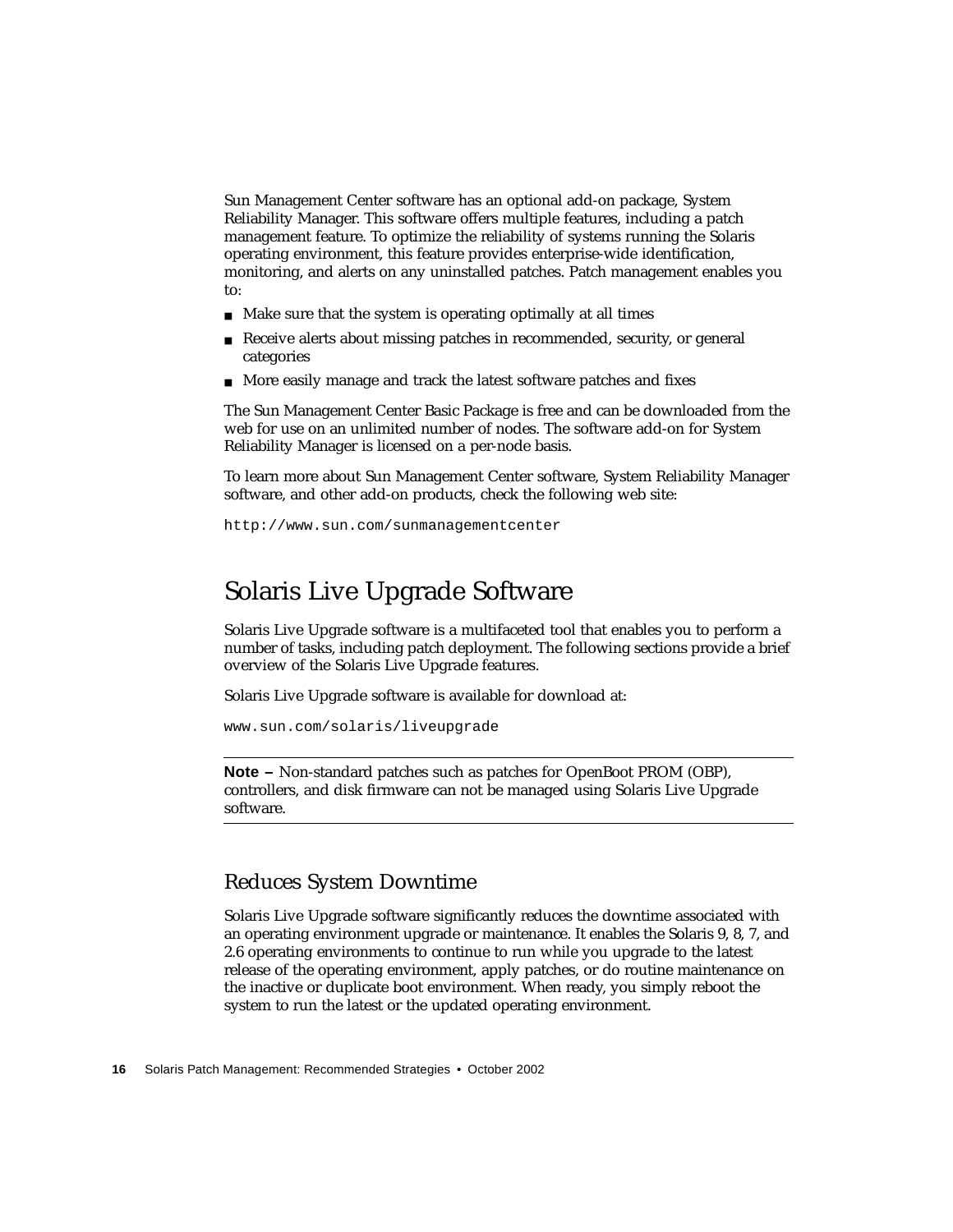#### Installs Complete System Images

Solaris Live Upgrade integration with Solaris Flash provides enterprise customers with a reliable and rapid migration solution. Using Solaris Live Upgrade software, you can rapidly flash a complete pretested, preconfigured system image on an inactive or duplicate boot environment, while the production boot environment is fully functional and unaffected by the installation of the Solaris Flash archive. When ready, you can migrate to upgraded environment with a simple reboot.

#### Manages Multiple Boot Environments

Solaris Live Upgrade software provides a powerful boot environment framework to create, manage, and maintain multiple boot environments on the same system. Solaris Live Upgrade software supports advanced file system operations such as splitting, merging, or sharing file systems between boot environments. You can also migrate file systems from one storage device to another. Solaris Live Upgrade software works with mirrors, RAID-5 devices, and other disk layouts.

Solaris Live Upgrade software enables you to maintain multiple installations of software packages including the Solaris operating environment, which will share user data file systems. With a simple reboot, you can use the inactive boot environment as a backup and can fall back to the original boot environment in case of disaster.

#### Manages Patch Updates

Solaris Live Upgrade software can be used to manage patch updates. Patches can be applied to a duplicate boot environment and, after they have been verified, be rolled out to a production or active boot environment. This feature can substantially reduce the system downtime associated with managing server farms by enabling you to install a patch and synchronize the rollouts. In addition, this feature makes it easy to fall back to an original version of the system with a simple reboot, thereby eliminating the service outages associated with the normal test and evaluation process required when introducing a new version of a patch of an operating environment.

### Supports Fall Back Mechanism

Solaris Live Upgrade software also supports software migration and fallback to the previous active boot environment in case of failure with activation or reboot. You can then analyze the failure. Solaris Live Upgrade even supports synchronizing the differences between the active and inactive boot environments. This feature helps to prevent any losses while the system is in the upgrade or fallback process.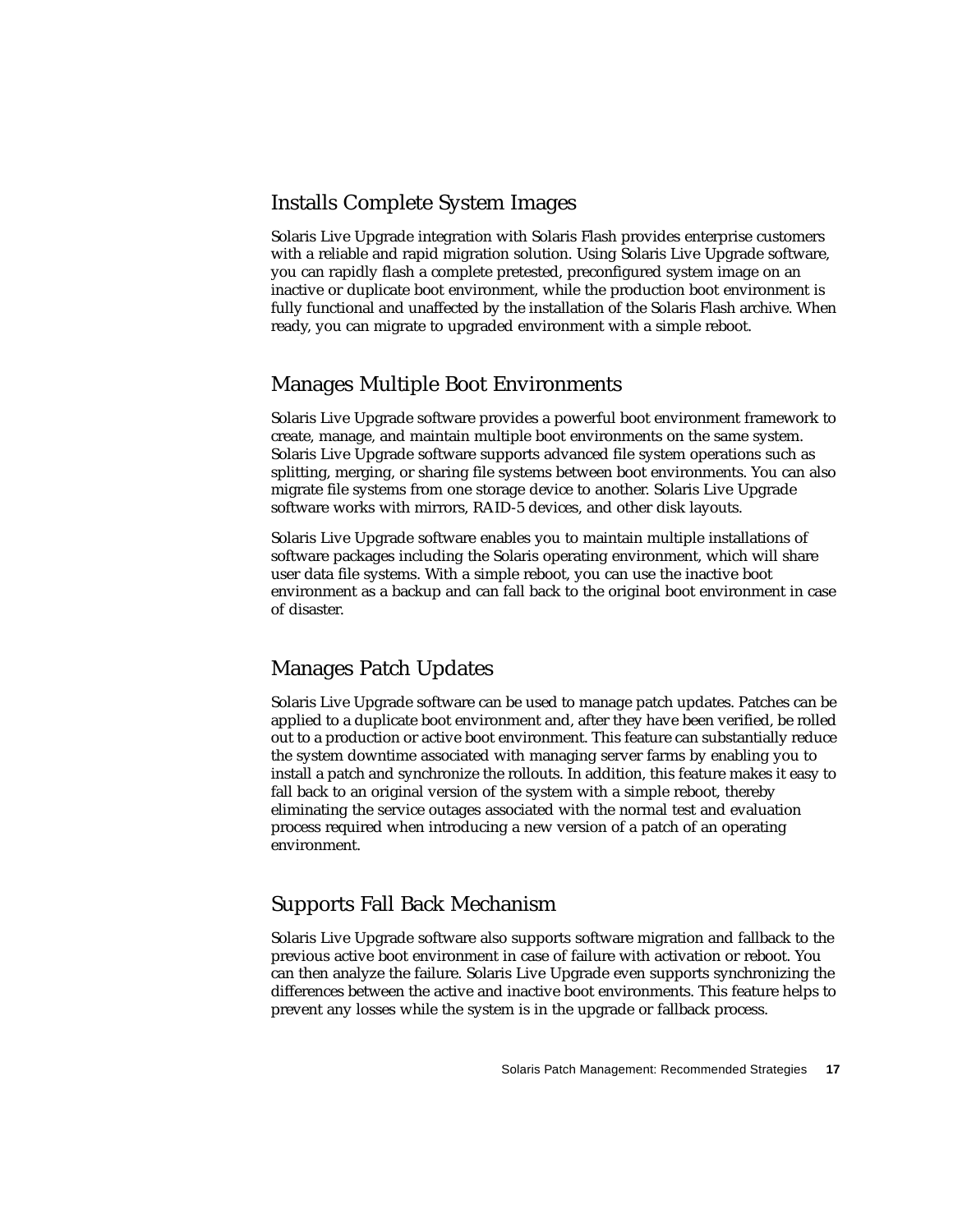#### Provides Ease of Use

Solaris Live Upgrade software provides you with both a character-user interface (CUI) and a familiar command-line interface (CLI). With the CLI, the upgrade process can be automated across many systems with scripts.

## Solaris Flash Technology

When doing patch management, you might have to update a large number of systems with the same patch. This process, if done manually, could take vast amounts of time. The Solaris Flash technology allows you to efficiently deploy system configuration changes, including patches.

The Solaris Flash technology allows you to create a master system that contains all the required setup and changes for a particular operating environment configuration. You then create a snapshot of the master system. This snapshot (flash archive) is then used to be installed or copied onto any number of like systems (clones). This process then requires only that the customization and verification be performed on the master system. Then, this image is simply copied to any number of the clone systems.

For more information about the Solaris Flash Technology, refer to:

http://wwws.sun.com/software/solaris/webstartflash/

## Sun Management Center Change Manager

Sun Management Center Change Manager focuses on delivering a fast and easy way to install, configure, upgrade, provision, and audit the integrated software application payloads running on your systems. Change Manager enables today's businesses to quickly and easily provision Sun Open Net Environment (Sun ONE) software stacks or their custom software stacks to their servers by providing automated tools for installing or upgrading an individual server—or groups of hundreds of servers—as a single operational task.

Change Manager is based on the concept of managing and provisioning entire software configurations as a single, integrated software stack. Using Solaris Live Upgrade software, Change Manager enables you to roll out a software upgrade or make changes to your servers while they continue to operate. This software combination also supports rollback to the previous configuration in the case of failure or if the upgraded environment is not completely satisfactory. This feature can save your IT staff many hours of repetitive work, minimizing costly disruptions and increasing the scalability and availability of your services.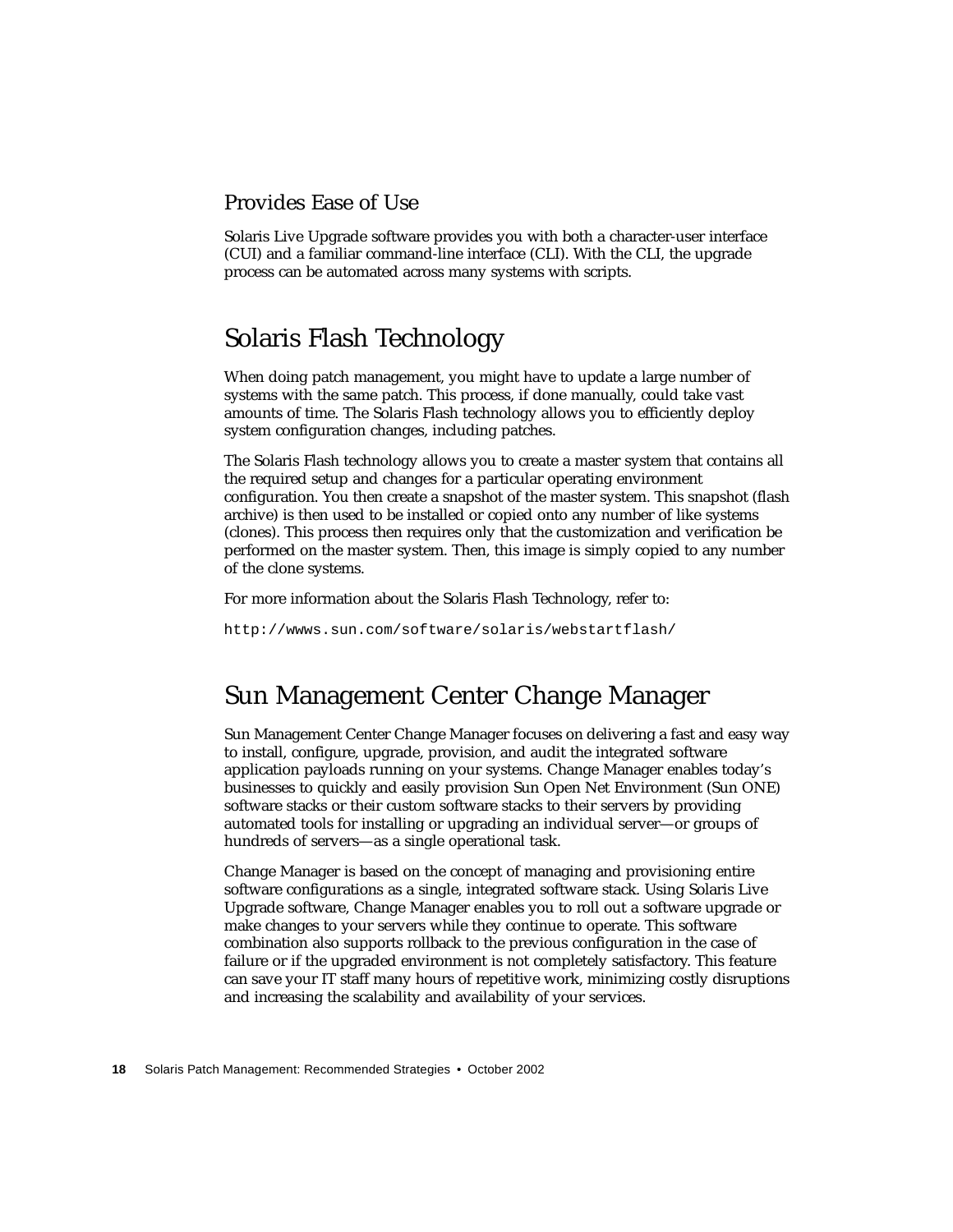To learn more about the Sun Management Center software and Change Manager, visit:

http://www.sun.com/sunmanagementcenter

### Key Benefits of Change Manager

#### *Reduces Provisioning Time*

Sun Management Center Change Manager provides a fast and easy way to deploy software stacks securely to a single server or groups of servers in the format of Solaris Flash archives. Change Manager enables formal IT procedures in a "construct-test-deploy-maintain" systems life cycle.

The concept is simple. Stage a prototype server that you plan to replicate. Capture the entire software stack (Solaris operating environment, middleware, applications, and configurations) as a single, integrated software image in the Solaris Flash archive format. Then, use that Solaris Flash archive to install or upgrade a single server or groups of servers simultaneously.

#### *Provides Rapid and Flexible Reconfiguration*

Using Change Manager, you can easily reconfigure a server from one type to another to respond to service level demand. For example, at peak traffic periods on a web site, you could reconfigure a cache server into a web server to increment that server pool and sustain a peak load. This strategy can be accomplished by deploying a Solaris Flash archive containing the Solaris operating environment and files to run a web server.

#### *Reduces Downtime*

Change Manager enables software updates while servers continue to run, avoiding interruptions to services. Using Solaris Live Upgrade technology, Change Manager enhances service levels by:

- Allowing software upgrades to be performed on an alternate system disk partition while the system continues running
- Enabling you to fall back to a previous configuration if an upgrade is unsatisfactory
- Managing multiple boot environments for system maintenance or software upgrades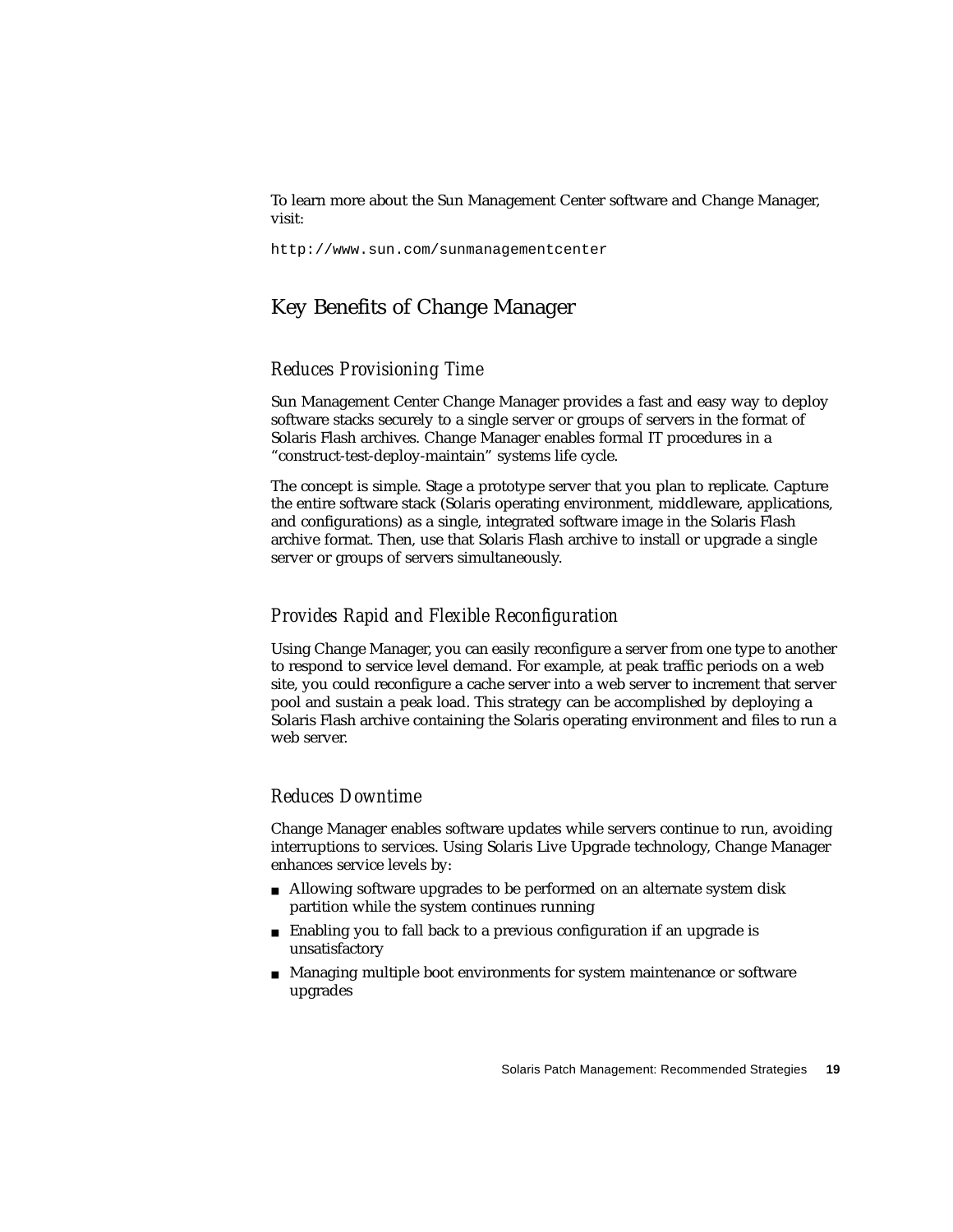#### *Increases System Reliability and Security*

Change Manager enables you to audit the software stack of any single server or groups of servers and compare them to a reference configuration. This functionality improves reliability and security by providing the ability to track file changes on the deployed software stack.

#### *Provides Ease of Use*

Change Manager provides an easy-to-use web browser interface as well as a command-line interface (CLI).

# How Do I Find Out About Newly Released Patches?

A big part of performing patch management is learning about what patches are released that might affect your system. Sun provides a number of methods of learning about released patches, including the following:

- Patch Club Reports
- Sun Alert Patch Reports
- Solaris Patch Manager Tool

### Patch Club Reports

Patch Club Reports are weekly notifications of all new and updated patches, including patches that have been withdrawn. To receive this free report, go to the following URL:

http://www.sun.com/newsletters

## Sun Alert Patch Report

Two types of Sun Alert reports are available on SunSolve. There is the entire Sun Alert Report available on the SunSolve web site (http://www.sun.com/ sunsolve/patches). Also on the main SunSolve page is a link to security-related Sun Alerts. These alerts are just the security related Sun Alerts.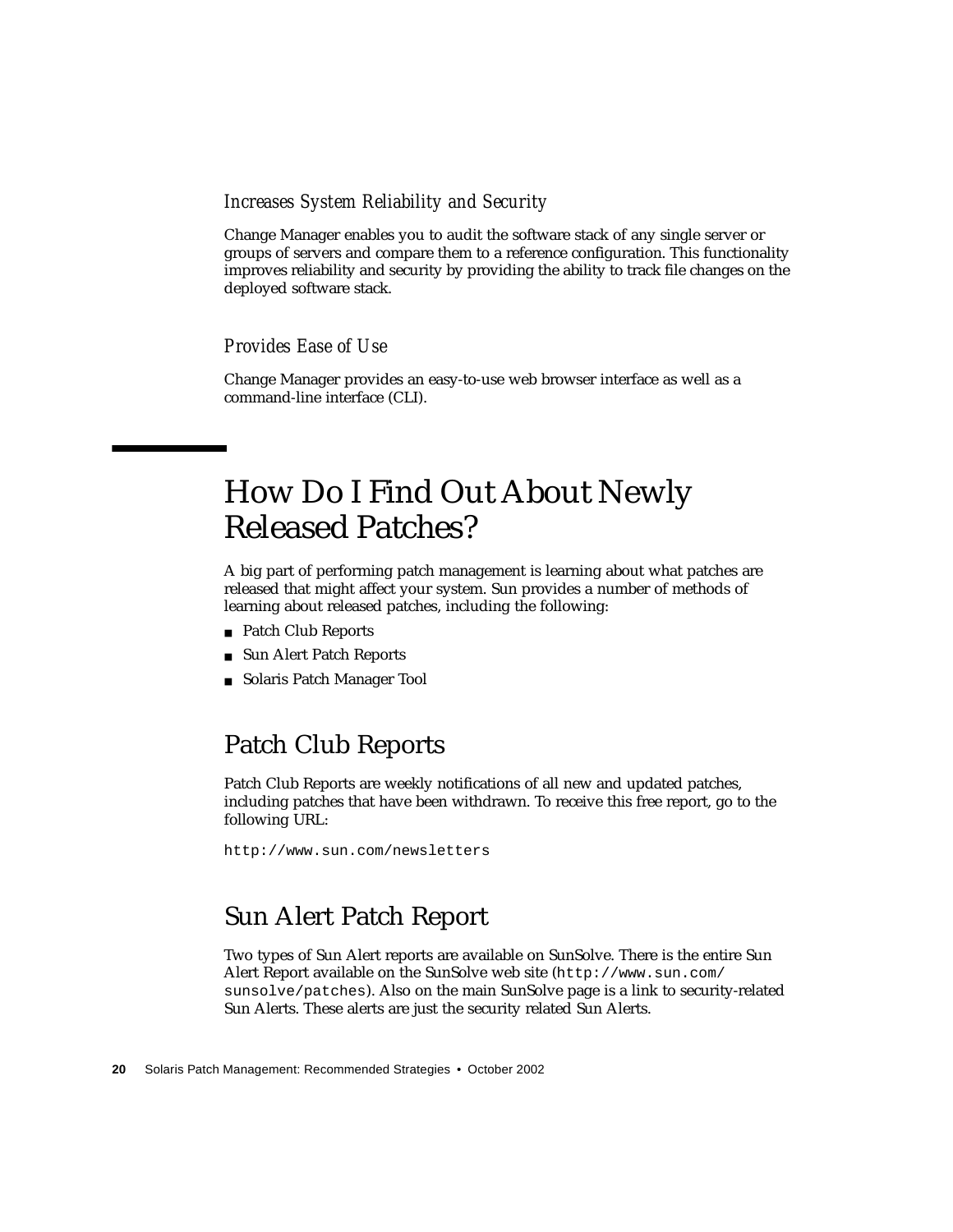**Note –** The resolution described in the Sun Alert reports might have a solution that is not a patch.

A Sun Alert notification informs you about a potential problem in three areas: data loss, security, and availability. By focusing on these three areas only, you know that you are only receiving notices of the most critical issues.

### Solaris Patch Manager Tool

The Solaris Patch Manager Tool (both versions, Solaris Patch Manager Tool and Solaris Patch Manager Tool Base Version) allows you to do patch management analysis on your system. This analysis does not happen automatically, but can be scripted to run regularly. The frequency of the analysis is customizable, however, the Sun database is updated daily. The tool analyzes your system configuration and checks for any necessary patches. In addition to the analysis function, Solaris Patch Manager also downloads, installs, and removes patches.

# How Do I Implement the Sun Recommended Patch Management Strategy?

Sun recommends the following patch management strategy:

- Run the current Solaris operating environment consistent with business and hardware requirements
- Install Solaris Updates or Maintenance Updates as they become available
- Install applicable Sun Alert patches as they are released
- Install patches for any problems encountered between Solaris Update or Maintenance Update installations

The following subsections describe the Sun recommendations, along with information about how each recommendation is implemented.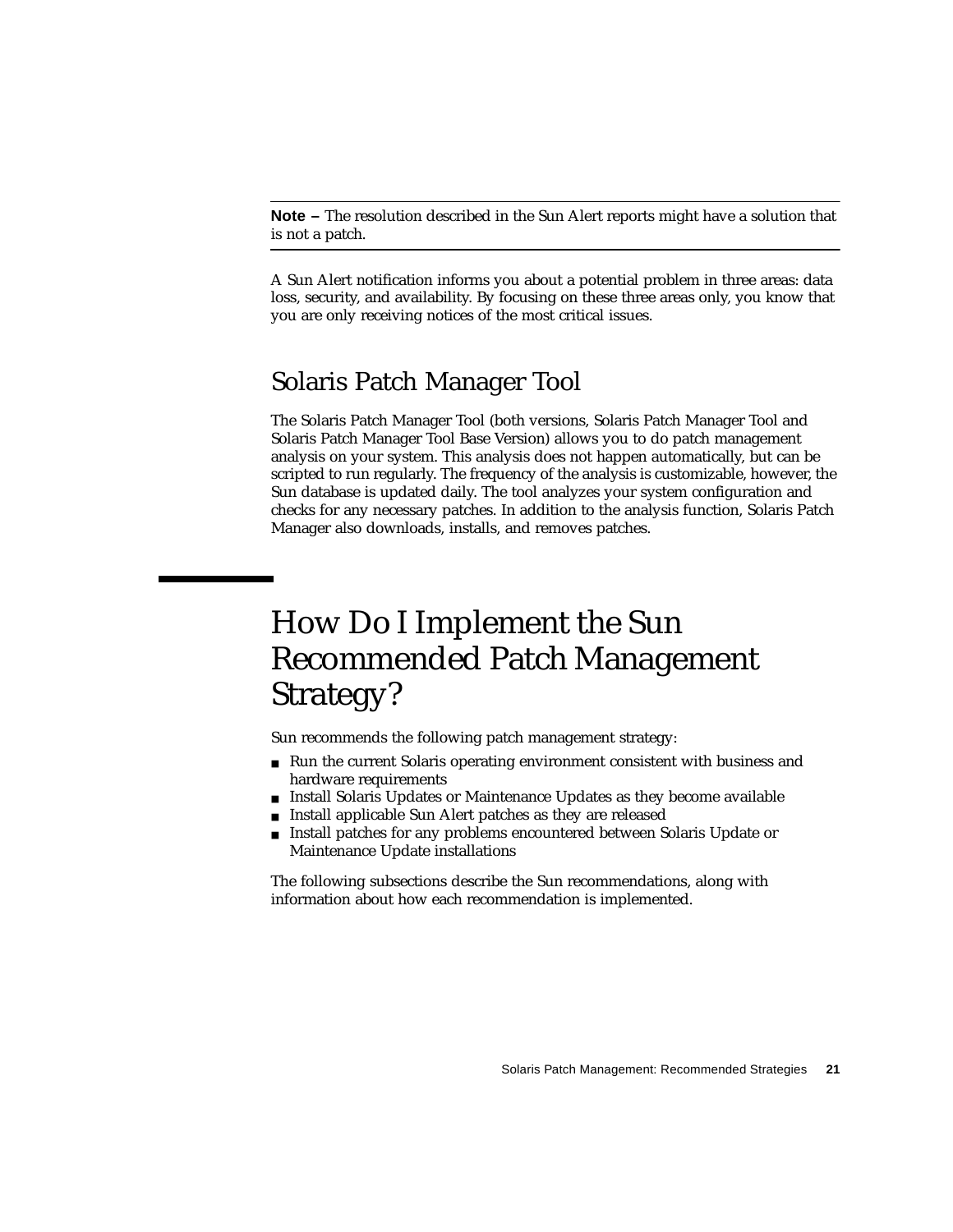# Run the Most Current Operating Environment Consistent with Business and Hardware Requirements

The best way to do patch management is to run the most current operating environment consistent with business and hardware requirements. Doing so has the following benefits:

- Improved stability
- Continued improvements in software development, which reduces regressions (bugs)
- Longer and more rigorous testing of the included code
- Improved security
- Improved performance
- Reduced number of patches that need to be managed

You can get the most current patches for your operating environment through the Solaris Updates or Maintenance Updates, which are released several times a year.

In some cases, it is not possible to run the most recent operating environment. In such cases, it is important that the most current version of that operating environment is being run. For example, if Solaris 8 is the operating environment being run, the most current version for that operating environment would be Solaris 8, Update 7. This version would contain all the patches available for the Solaris 8 operating environment. Also, you should continue to run Solaris Patch Manager to analyze your system for recommended patches.

**Note –** Solaris Updates and Maintenance Updates are released several times a year for the current marketing release only. The last released version of a Solaris Update for an older operating environment can be obtained through your Sun Sales Representative. The last Maintenance Update can be obtained through a SunSolve download.

## Install Solaris Updates or Maintenance Updates as They Become Available

Periodically, Sun releases a Solaris Update and a Maintenance Update. These updates are available for the current operating environment only. For example, because Solaris 9 has already been released, no more updates will be created for Solaris 8.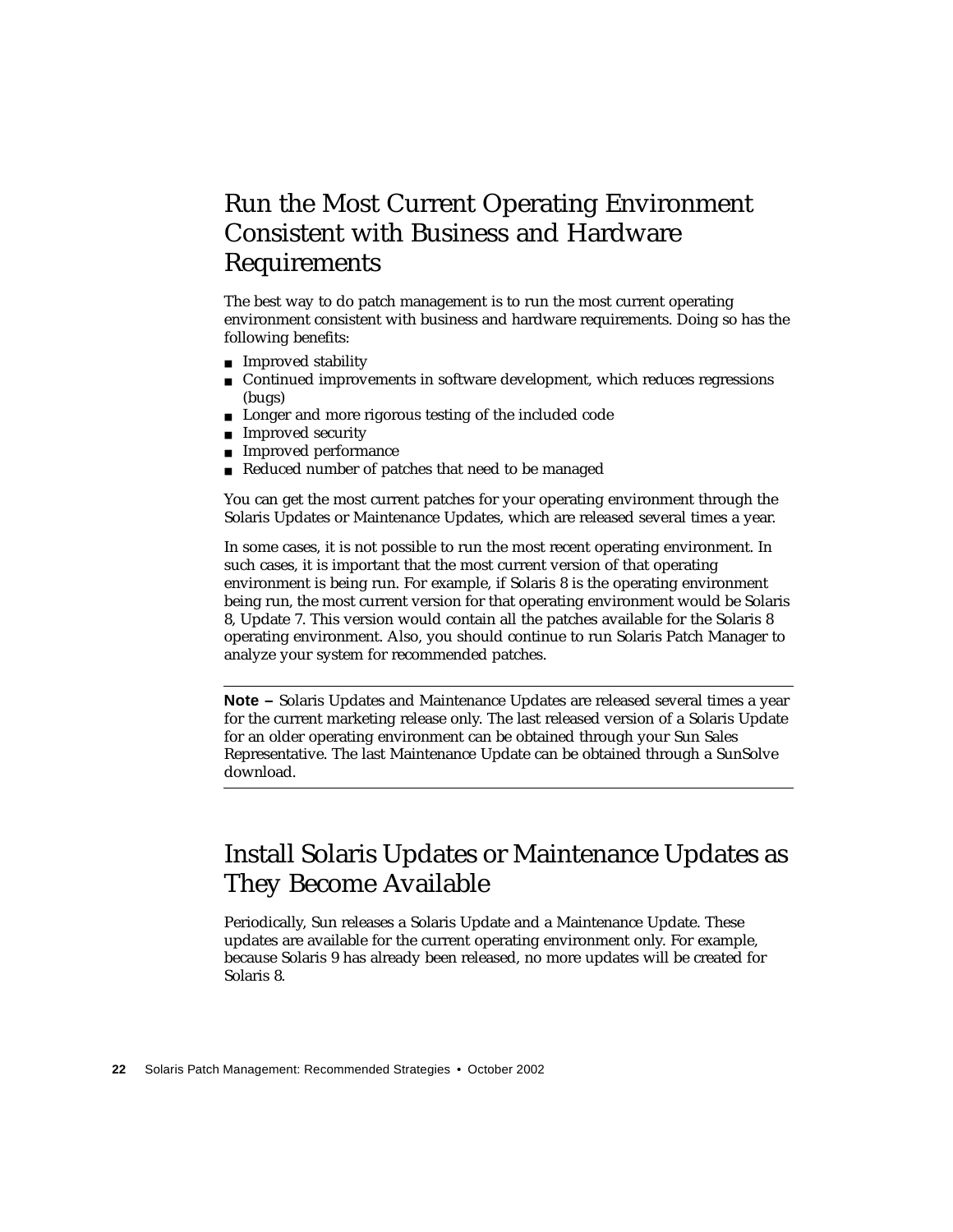#### Solaris Updates

Solaris Updates provide the most recent release of the Solaris image and contain all the latest patches for that release. These updates are available to SunSpectrum contract customers only. You can get Solaris Updates from the SunSolve contract access site.

Solaris Updates can be deployed using Solaris Live Upgrade and the Solaris Flash technologies.

#### Maintenance Updates

A Maintenance Update is a set of Solaris patches that have been tested together and packaged for a one-step installation. The installation automatically updates previously installed patches and ensures that there is no regression of the target system, regardless of the existence of later revisions of patches on the target system.

You can download Maintenance Updates from the SunSolve contract access site.

Maintenance Updates are installed using the Maintenance Update Installation script, install mu. Deployment of the Maintenance Update could be accomplished using Solaris Flash to create and deploy an archive of a reference system with the Maintenance Update installed. Such an archive could be installed on an alternate boot environment using Solaris Live Upgrade software in order to minimize downtime and provide a fall back boot environment, if needed.

# Install Applicable Sun Alert Patches as They Are Released

A Sun Alert notification describes specific hardware and software product issues that might pose a risk to a customer's computing environment and productivity. A Sun Alert notification informs you about a potential problem in three areas: data loss, security, and availability. By focusing on these three areas only, you should be aware that you are only receiving notices of the most critical issues.

You should install the patches indicated by these Sun Alert reports as quickly as possible. Normally, these alerts fall outside of regularly scheduled patch management processes and need to have their own patch management process applied. The process for each customer will be different, depending upon the customer's environment and customized processes. Give careful consideration to the potential risks if you decide to defer patch installation until the next patch maintenance cycle.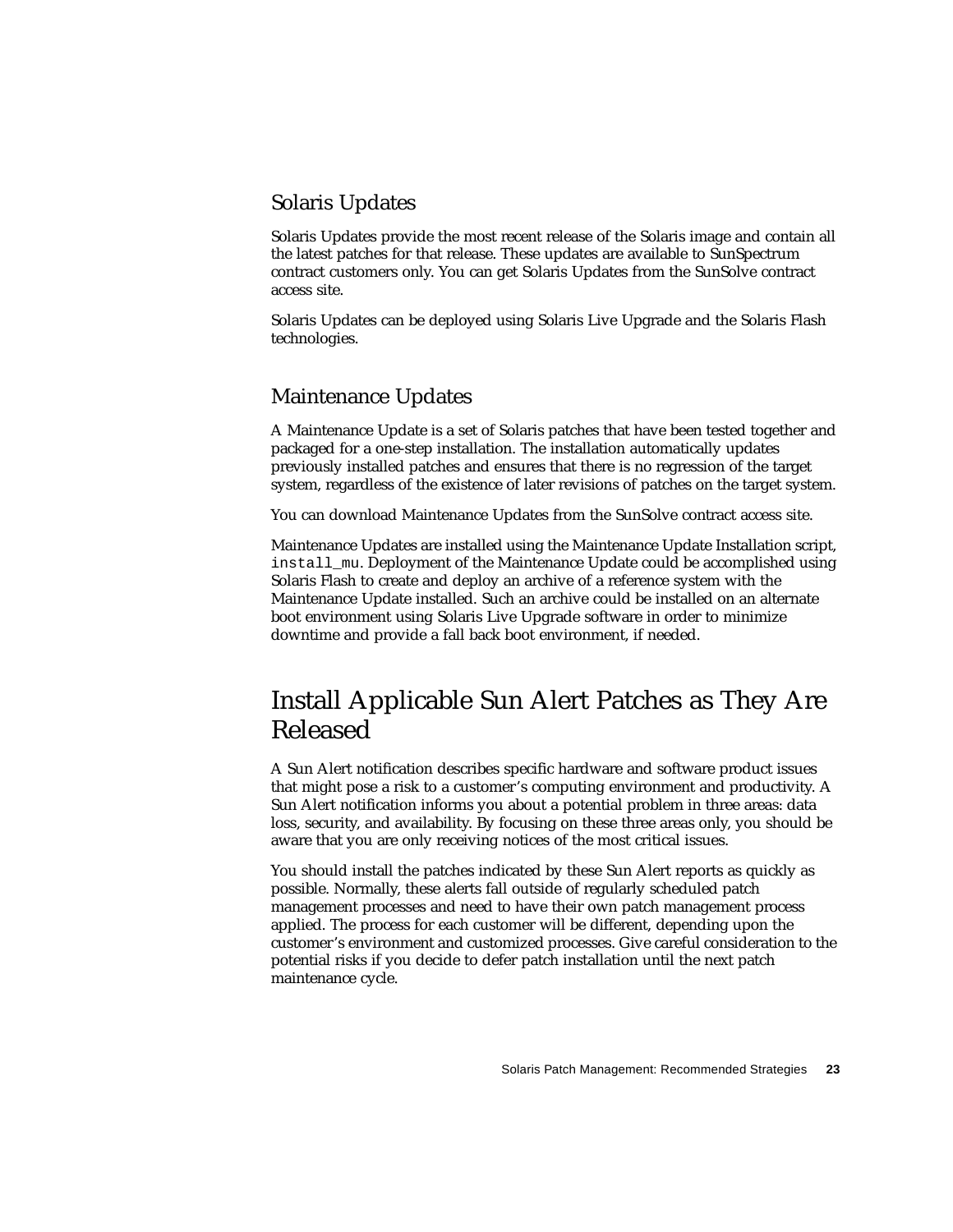All operating environment related patches that resolve Sun Alert problems are included in the Recommended Patch Cluster, along with any patches on which they depend. Non-operating environment related patches that resolve Sun Alert problems should be downloaded from the SunSolve web site and installed, if appropriate to your system environment.

Customers should check the Sun Alert collections on the SunSolve web site regularly to see newly released Sun Alerts and relevant information on patches.

# Install Patches for Any Problems Encountered Between Solaris Update or Maintenance Update Installations

This recommendation encompasses the vast majority of the patch management process. These patches occur between the Solaris Update or Maintenance Update installations, but do not fall into the category of being a Sun Alert patch.

Once your system has been deployed and a patch maintenance schedule has been established, any problems requiring the application of a patch between cycles should be nearly nonexistent. However, this is not a guarantee, especially if your maintenance schedules are stretched to longer periods. If a problem should occur and the solution calls for the application of a patch, you should consider very carefully the current state of the system against the desire to maintain a predetermined patch maintenance schedule.

You should ask yourself the following questions:

- Is the system currently down and inoperable?
- Is the system operating, but having errors and hindrances that are of concern?
- Is the maintenance cycle soon enough that you can risk waiting to apply the patch?

If, after considering all these questions, you decide to go ahead and do the patch installation, the steps you need to follow involve:

- 1. Identifying and obtaining the patch or patches
- 2. Identifying the applicability of the patch or patches to your environment
- 3. Creating the bundle of patches to apply for this patch installation iteration
- 4. Deploying the patches to a three-step or two-step environment for testing and validation
- 5. Deploying the patches into the production environment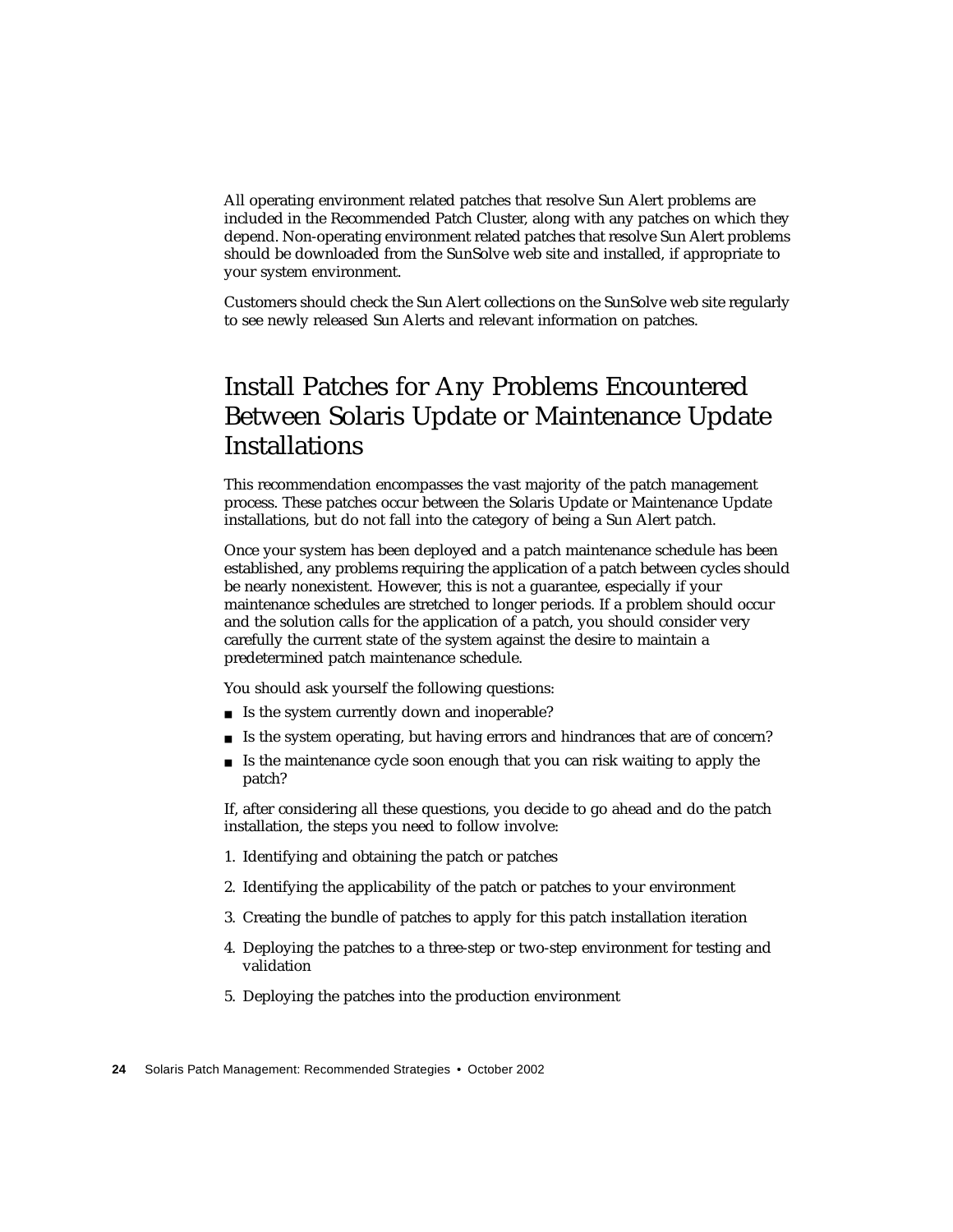These steps are described in the following subsections.

#### Identifying and Obtaining the Patch or Patches

In this step, you are identifying and obtaining any patches that have been released that might apply to your system. The methods in which you identify and obtain the patches vary.

You can use some of the Sun-supplied tools to automate the process for identifying the patches, or you can manually check the various reports. Sun provides the following tools to identify and obtain the patches:

- Solaris Patch Manager Tool
- Solaris Patch Manager Tool Base
- Sun Patch Check
- PatchDiag

You can also check the Sun Alert reports, the Patch Club reports, or the Recommended Patch Cluster README file for any patches that might affect your system.

#### Identifying the Applicability of the Patch or Patches to Your Environment

Once you have identified the patches that are listed for your system, you need to evaluate their applicability to your environment. In some instances, a patch could be listed for your system, but it does not necessarily apply and, therefore, does not need to be installed. For example, in a patch report or a Sun Alert, a patch might be listed for software that is not installed on your system. You do not need to install that patch. These patches can be omitted from the patch bundle as described in the next step.

#### Creating the Bundle of Patches to Apply for This Patch Installation Iteration

A patch bundle is a group of patches that you have packaged for the Solaris operating environment, third-party applications, and in-house applications that have been tested together and packaged for a one-step installation.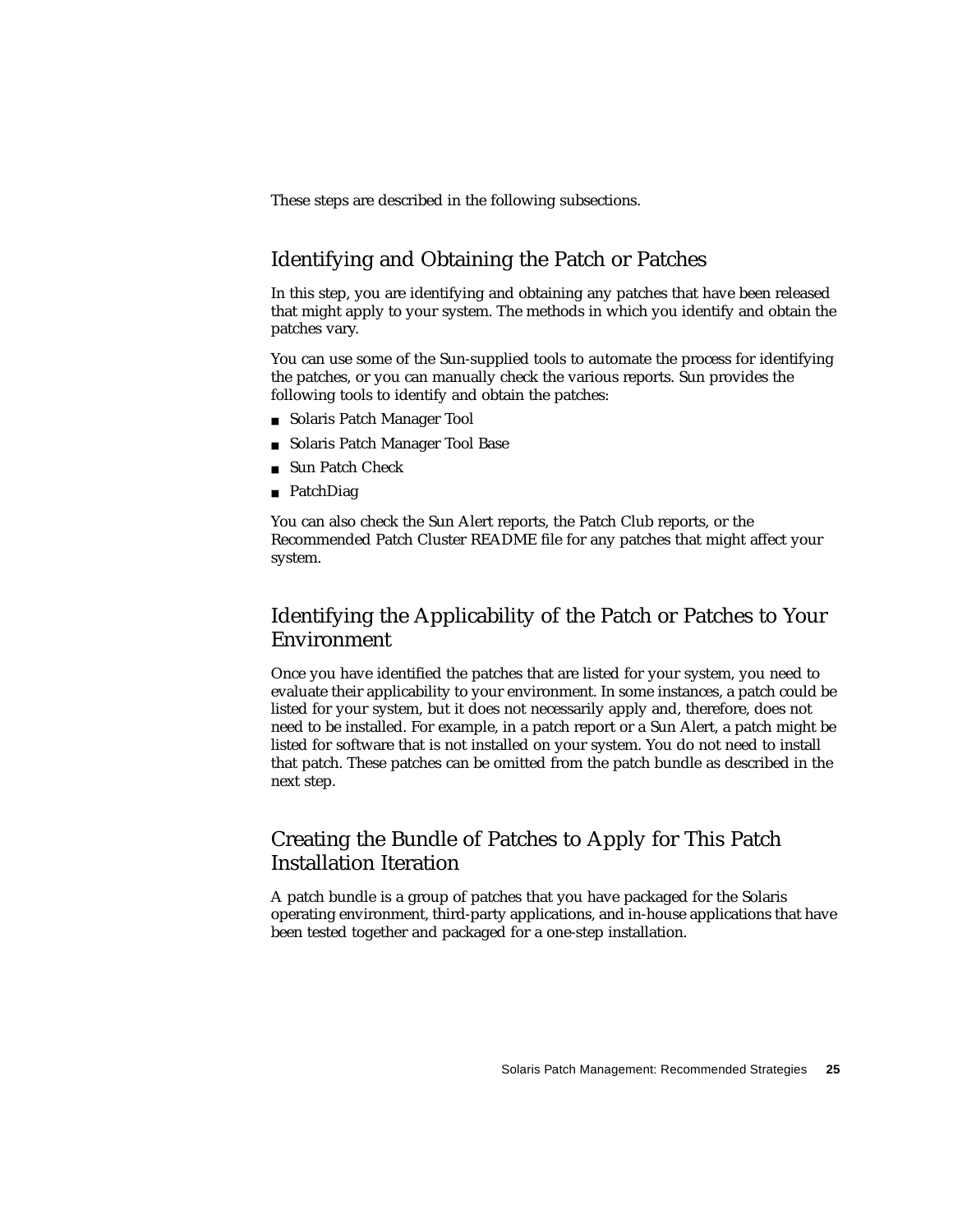### Deploying the Patches to a Three-step or Two-step Environment for Testing and Validation

Deploying patches requires that you test those patches before applying them to your production environment. Sun recommends that you create a three-step or a two-step environment for the patch management process.

The three-step environment provides the best scenario for patch management testing and stability. The three-step patch environment is shown in the following illustration.



Ideally, your test system should mirror as closely as possible the architecture and configuration of your production environment. More than one system might be required to ensure accurate testing. For example, there are typically both PCI and SBus architectures in the configurations.

The system sets (servers, storage devices, desktop systems, and so on) must be identically configured in each of the three steps. The following are the core components of the three steps:

- Test environment Basic testing to verify patch stability and operation
- Development environment Testing patch compatibility with third-party and inhouse applications
- Production environment Installing patch bundle into a live, operational environment that is running at all times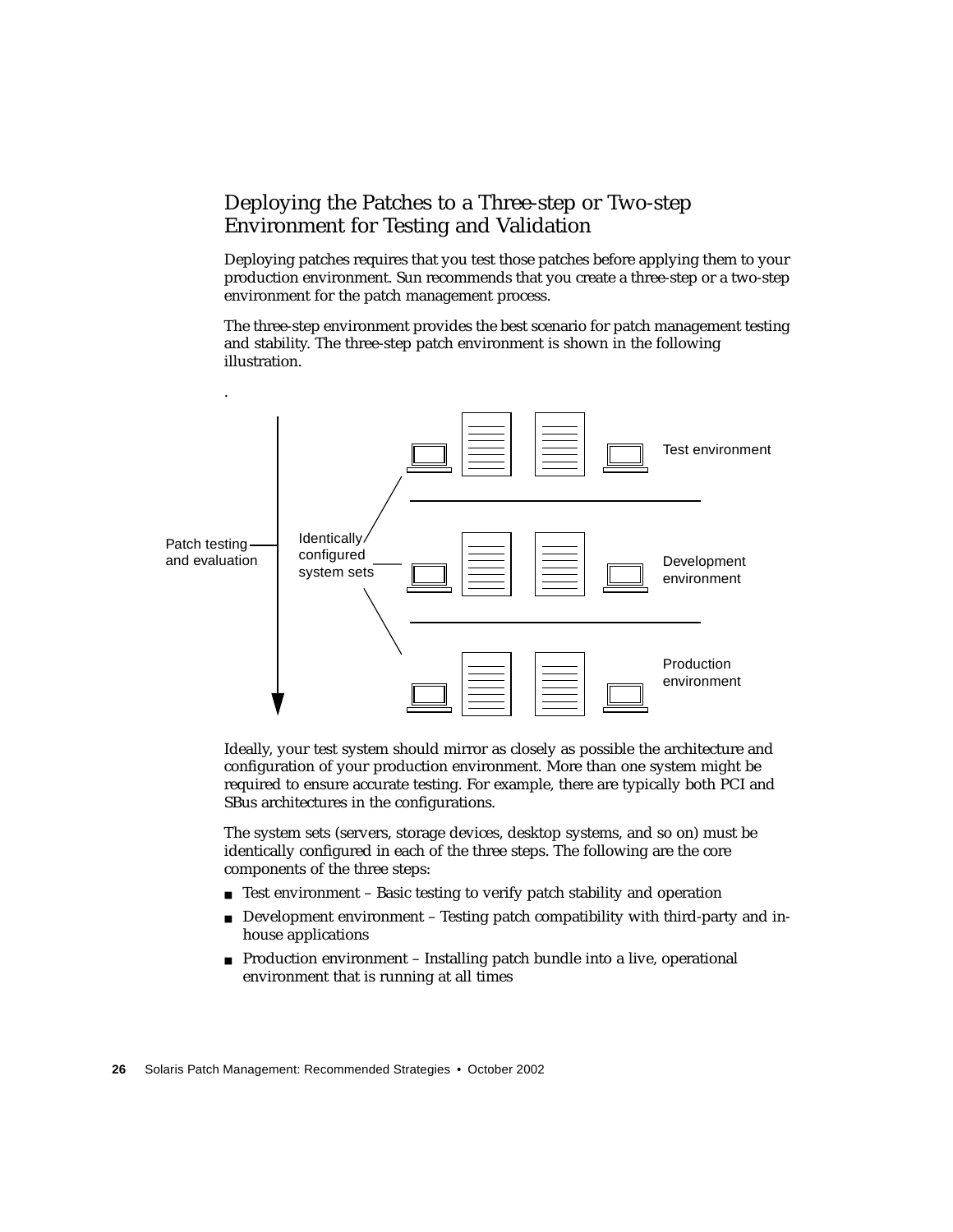In some cases, you might be unable to have a three-step environment due to resource and cost constraints. Sun recommends that you at least have a two-step environment so that patches are not introduced into a production environment without proper testing with your configuration. A two-step environment is shown in the following illustration.



In this environment, the patch testing is done in the test and development environment before the patches are introduced into your production environment.

#### Deploying the Patches into the Production Environment

Once the patch bundle has been tested, the patches can be deployed into your production environment. You can do so using one or more of the following methods:

- Solaris Patch Manager Tool
- Solaris Flash
- Solaris Live Upgrade Software
- Sun Management Center Change Manager
- User-customized scripts

The deployment process varies, depending upon the operating environment you are running and the tools you decide to use. The following flow charts provide examples of the following deployment processes:

- General deployment decision tree
- Deployments when using the Solaris 8 or earlier operating environment
- Deployments when not using the Sun Management Center software and using Solaris 9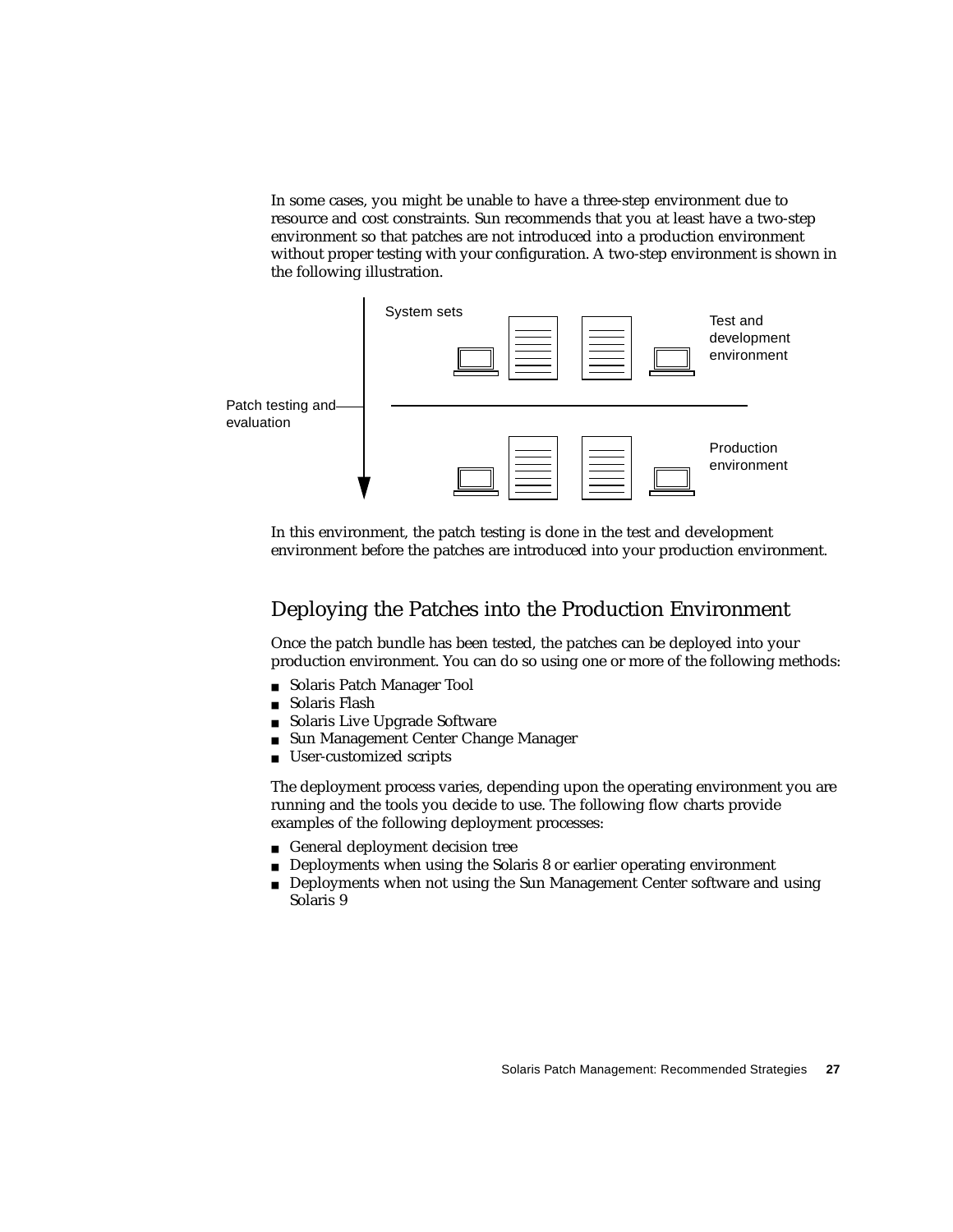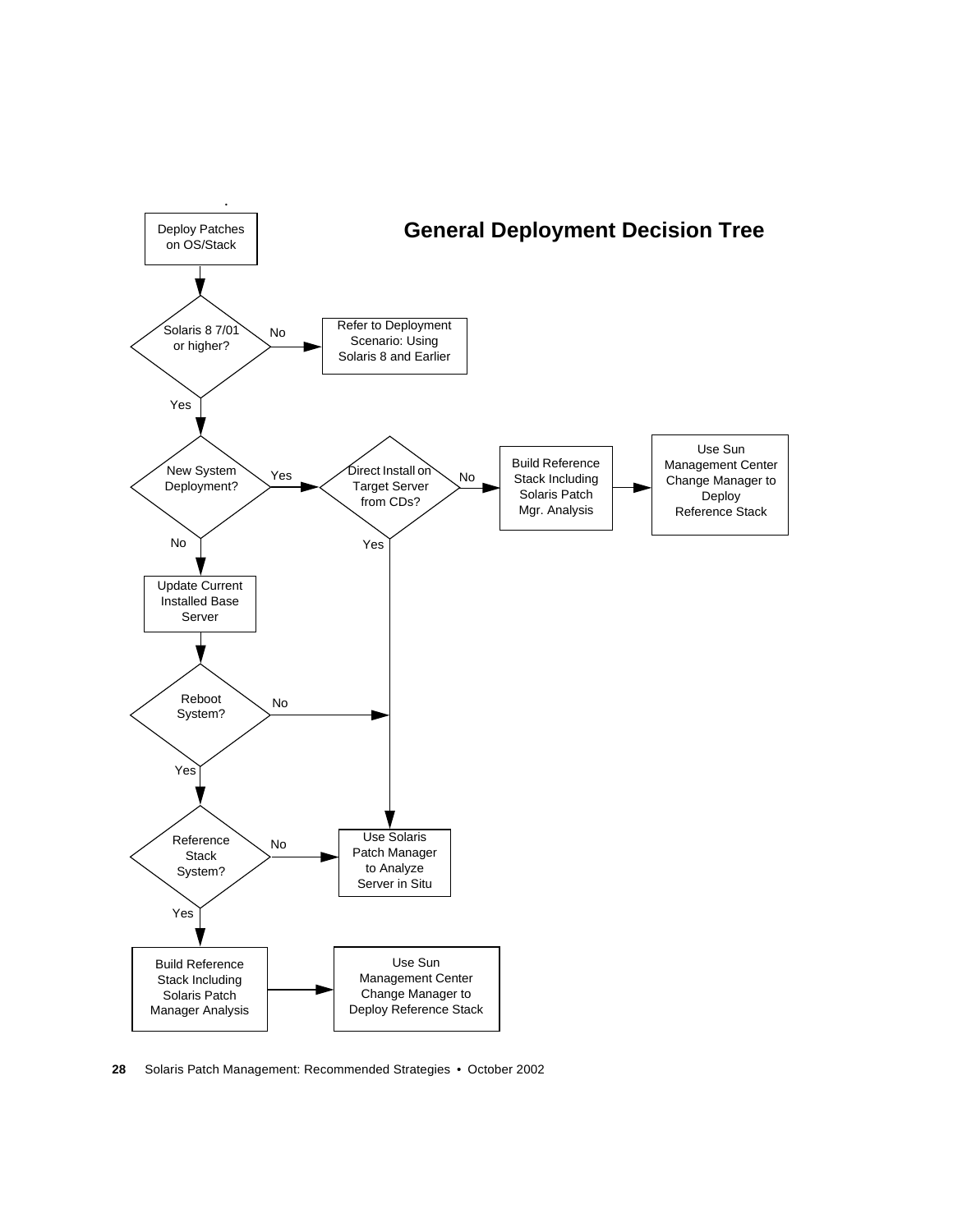

### **Deployment Scenario: Using Solaris 8 or Earlier**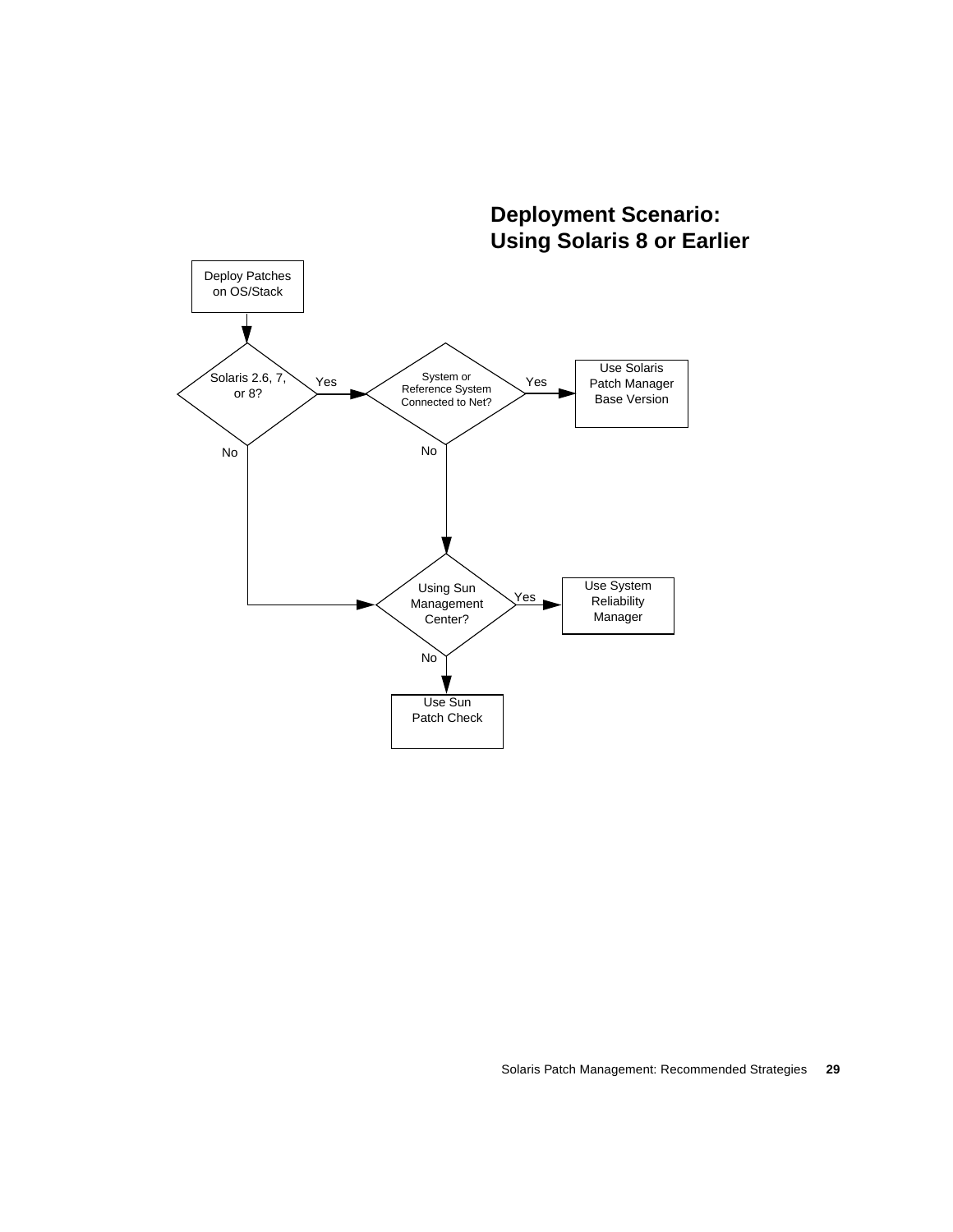### **Deployment Scenario: Not Using Sun Management Center and Using Solaris 9**